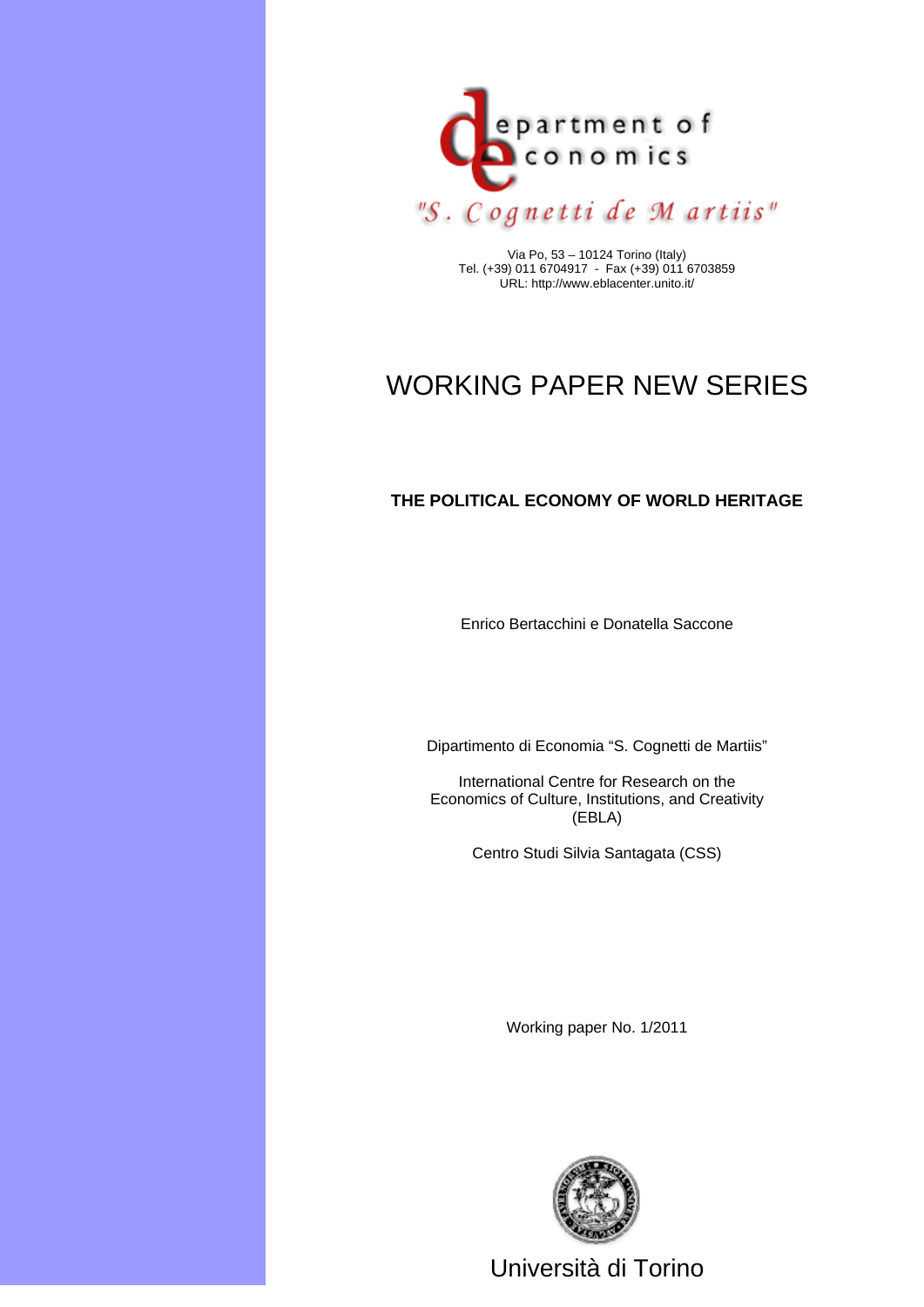# The Political Economy of World Heritage

Enrico Bertacchini<sup>∗</sup> Donatella Saccone†

#### Abstract

The paper explores the main determinants affecting the nomination and selection process of World Heritage Sites. While World Heritage represents the most relevant cultural and natural assets for the humankind, little research has been conducted to understand the conditions influencing the process of sites inscription. Using panel data, we provide evidence on the institutional and economic conditions of countries which affect the composition of the World Heritage List. In particular, we test whether political factors, such as the involvement of countries in the World Heritage Committee, influence inscription of national heritage sites in the List. The paper contributes to the cultural economics literature by providing new insights on the political economy of conservation and promotion of heritage at the international level.

Keywords World Heritage Sites; UNESCO; International Political Economy; Panel Data JEL Codes Z11, C23, F5

### 1 Introduction

Since the dawn of civilizations, humans have considered cultural heritage as a valuable endowment, whose appreciation often goes beyond cultures and national borders. The seven wonders of the ancient world were acknowledged as unique monuments or representations of the genius of humankind regardless the civilizations in which they originated. In a similar vein, the 1972 UNESCO Convention on World Heritage represents an international effort that seeks to encourage the identification, protection and preservation of cultural and natural heritage around

<sup>∗</sup>University of Torino, Department of Economics "Cognetti De Martiis", Via Po 53, 10100 Torino, Italy. Email: enrico.bertacchini@unito.it

<sup>†</sup>Department of Economics Cognetti de Martiis - University of Torino. Via Po 53, 10124 Torino.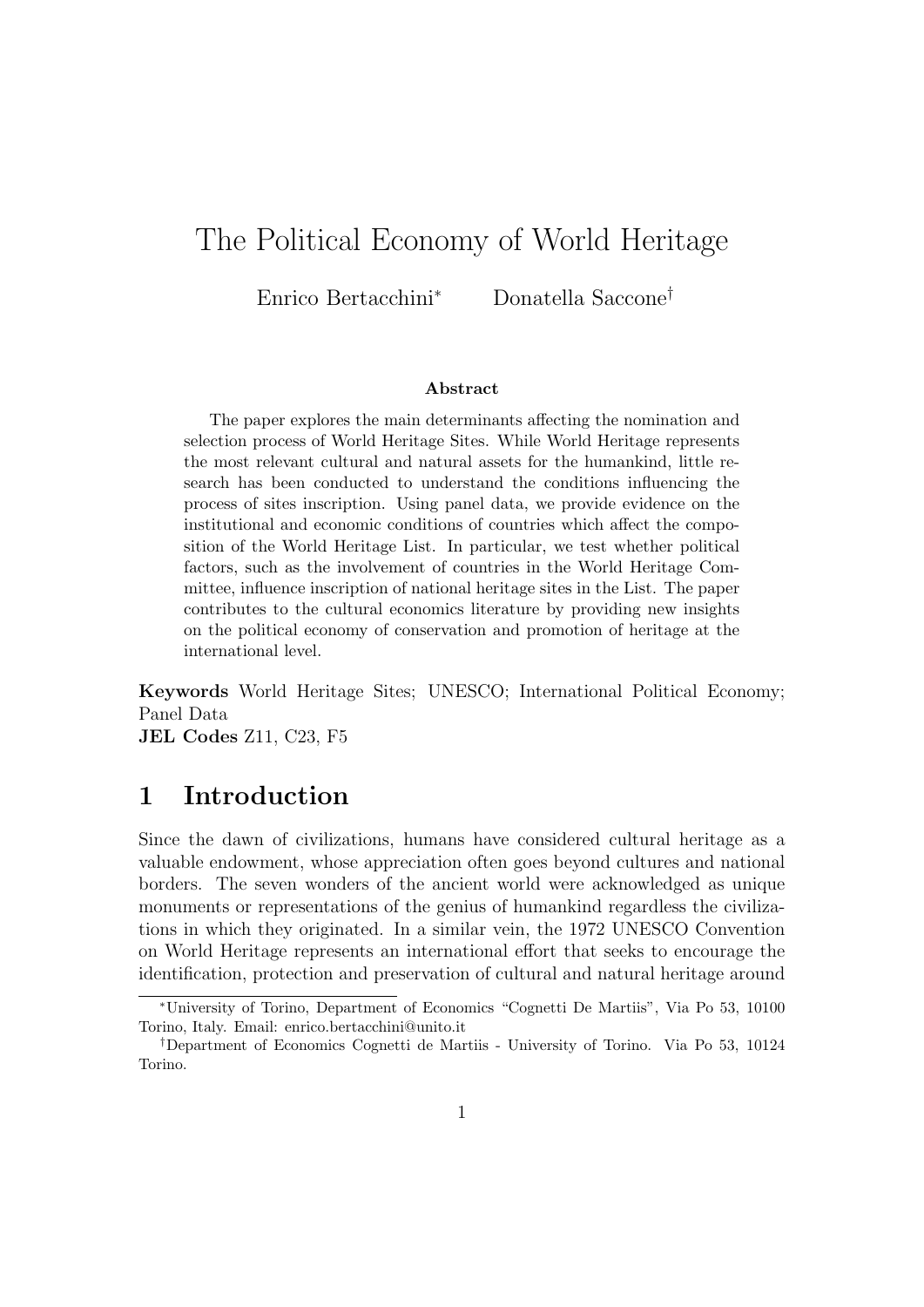the world considered to be of outstanding value to humanity. The World Heritage Convention is today the most successful international legal instrument for the protection of immovable heritage. It has since been ratified by 187 countries, which have placed 911 properties under its protection.

Arguably, from an economic viewpoint the World Heritage has global public good attributes. Because of their uniqueness and representativeness of different cultures and ecosystems across time and space, the sites inscribed in the World Heritage List have option and existence values which should be preserved for the sake of mankind as a whole and for future generations. However, the benefits to humankind accruing from the preservation of such treasures are strictly linked to the way in which World Heritage is defined and selected. As the process of inscription of World Heritage Sites is based on selection criteria agreed by the Convention parties, this may be influenced by several factors, which eventually affect the world heritage composition. First, many commentators have stressed the difficulty in defining the principle of outstanding universal value, as well as finding out proper criteria for sites inclusion that are not culturally-biased, notably towards western conceptions of heritage (Musitelli 2003). Second, while the goal of the World Heritage Convention is global, the initiative to submit new properties in the List lies with individual countries. Interestingly, this means that at any one time the pattern of world heritage may be a reflection of economic, institutional and political factors specific to each country. As a result, some states may be more active or have more influence than others in the World Heritage selection process.

For this reason, our paper aims to analyze the institutional and political determinants affecting World Heritage listing. To identify the effects on Sites inscription by states we use panel data covering the whole period of activity of the World Heritage Convention. In a first set of results we examine the relationship between countries characteristics relatively to their involvement in the World Heritage system and their nomination activity of heritage sites in the List. In a second set of results, we use data on individual sites that have been included or failed to be included in the World Heritage List. In this case, we test whether conditions in the political process leading to sites inscription, such as the countrys involvement in the selection decision-making, influence the probability of inscription of national heritage sites. Third, we inspect whether there exist imbalances between member states that may justify biases in the nomination and selection process.

While cultural economics has often focused on the economic nature of heritage goods (Rizzo & Towse 2002, Peacock & Rizzo 2008), so far little research has been conducted on World Heritage and in particular on understanding the conditions influencing the process of Sites inscription. In our knowledge, in the non-economic literature only Van der Aa (2005) extensively describes the conditions affecting the World Heritage nominations and the impacts of listing. His analysis provides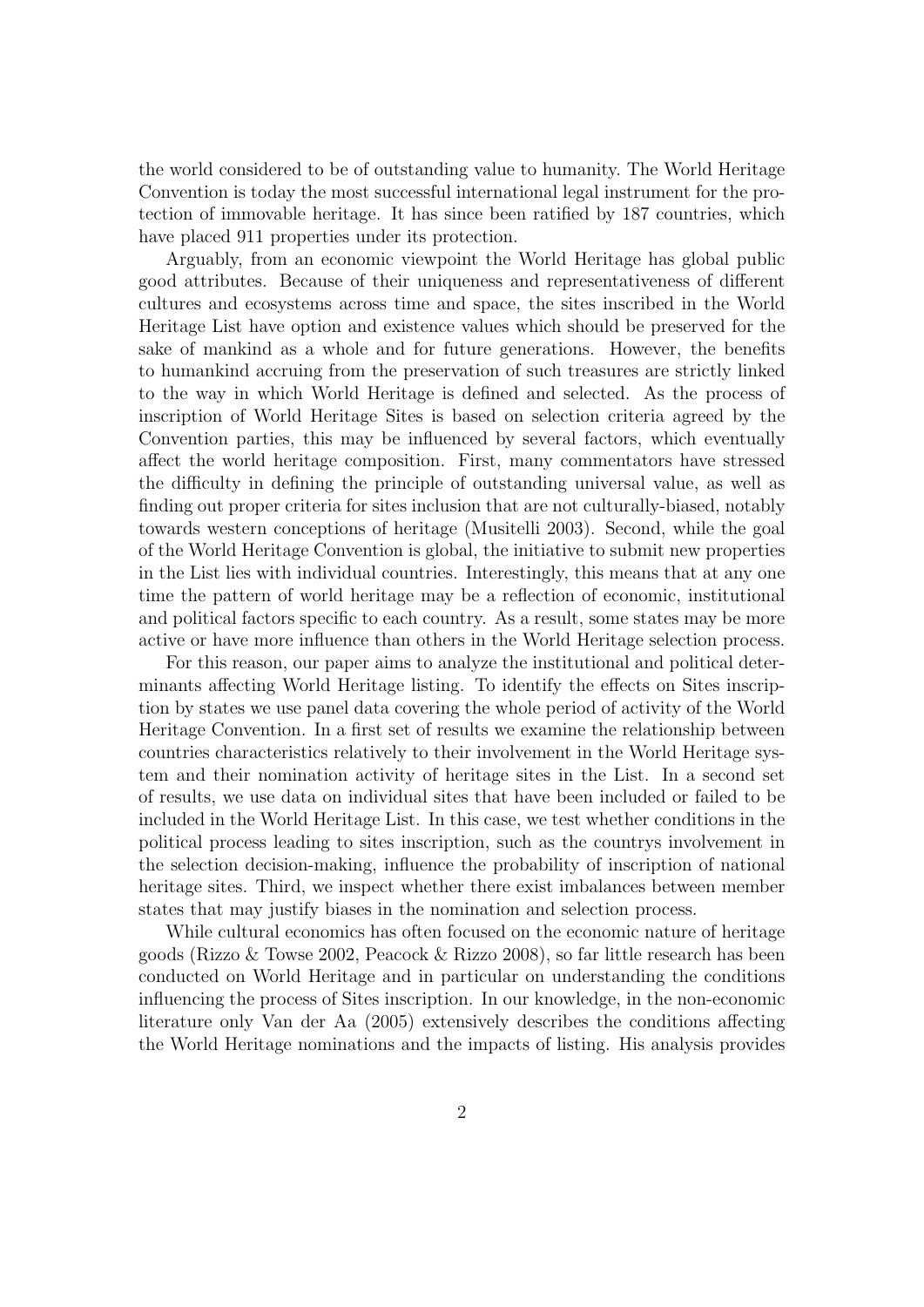very interesting insights on the dynamics of World Heritage nomination process, but it is mainly based on a qualitative approach or descriptive statistics. In the economic literature, particular attention has been given to the role played by World Heritage Sites as tourist attractors (Yang et al. 2009). More interestingly, investigating the causal relationship between tourism specialization and economic growth of countries, Arezki et al. (2009) explore potential biases in the process of selection of the WHL when introducing the number of world heritage sites as an instrument for tourism specialization. Their robustness analysis suggests that the number of heritage sites per 100.000 inhabitants is not correlated with level of income, as well as other measures of the quality of institutions in the modern period. Conversely, Frey et al. (2011), using both cross-section and panel data, have analyzed how the influences of several factors affect the actual distribution of World Heritage Sites. Their findings show, not unexpectedly, that historical, cultural and natural determinants affect the presence and value across countries of heritage endowment that deserves to be included in the List. More interestingly, political and economic factors unrelated to the value of heritage play a significant role in the capacity of countries in obtaining more World Heritage Sites.

In order to deepen such evidence, our analysis more clearly unveils the determinants and potential biases behind the nomination and selection process of World Heritage Sites. First, using fixed effect panel estimation we are able to isolate the political and economic conditions which influence nomination activity by states from the size and quality of countries' heritage endowment, which is an obvious, but hard to measure determinant of the distribution of World Heritage Sites across countries. Second, a unique dataset with the information on successes and failures of World Heritage nominations by states adds more insights into the ability of countries to inscribe national heritage in the List.

The paper is divided as follows: Section 2 describes the World Heritage Convention, the process of sites inscription and the main trends in the World Heritage List; Section 3 illustrates a simple theoretical framework about states' behavior in proposing sites to the World Heritage List; Section 4 illustrates the empirical strategy and provides the econometric results, while Section 5 concludes.

## 2 World Heritage List: selection process and stylized facts

Originally, the Unesco World Heritage Convention of 1972 is rooted in the international recognition that protection of cultural and natural heritage of outstanding universal interest often remains incomplete at the national level, as countries lack the economic, scientific, and technological resources for preservation. The imple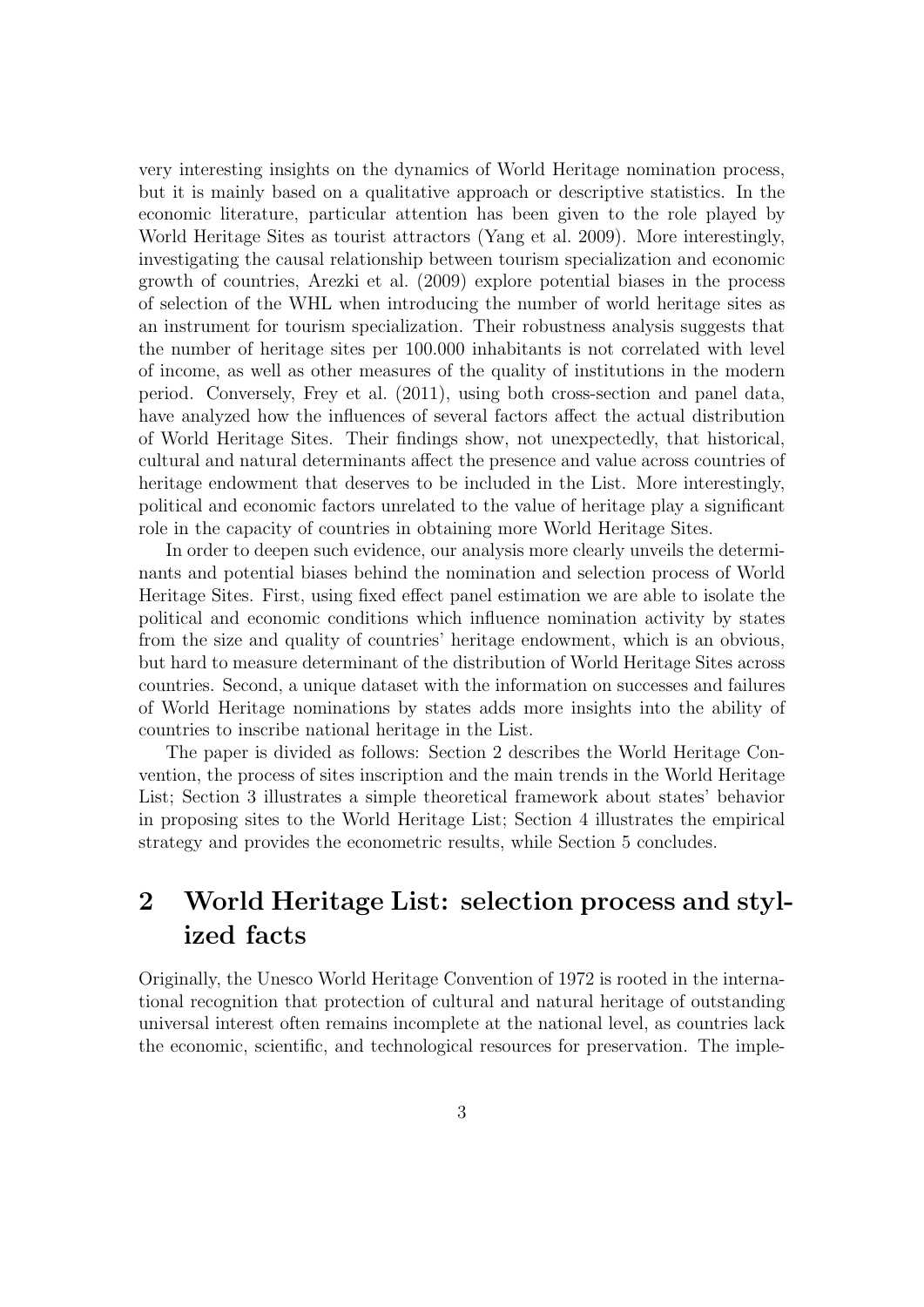menting mechanism adopted by the Convention for identifying heritage sites of world status and place them under its protection is based on the formulation of the World Heritage List.

The List consists of cultural, natural and mixed properties of "outstanding universal value", but in order to define such ambiguous concept ten criteria have been devised. Sites can be included in the list if satisfy at least one of the criteria. Six criteria refer to Cultural, and four to Natural Sites. The former address masterpiece of human creative genius or reflect exceptional testimony of cultures and civilizations such as human settlement, building, architectural ensemble or landscape, or events and living traditions related to immovable heritage. The latter refer to superlative natural phenomena or areas of exceptional natural beauty and aesthetic importance, the most important and significant natural habitats for insitu conservation of biological diversity and outstanding examples of major stages of earth's history or ecological and biological processes.

The nomination process lasts at least eighteen months and relies on the initiative of the state parties, which submit proposals for their heritage sites to be included in the World Heritage List. Experts of two advisory bodies, respectively ICOMOS for Cultural Properties and IUCN for Natural Properties, then evaluate the nomination report, which is eventually sent to the World Heritage Committee for the final decision of inclusion of the heritage site in the List. Rejection can occur because the site does not meet the outstanding universal value condition, lacks sufficient protection of the heritage site by the national authority, or there have been procedural reasons in the nomination process (Strasser 2002).

While the World Heritage Convention is recognized as one of the most successful international treaties based on a proactive approach by Member States (UNESCO 2007), it is not perfectly clear what are the incentives to join the Convention and inscribing heritage sites in the List. Having national heritage sites with World Heritage recognition does not guarantee greater protection of or additional resources to the enlisted properties. For instance, the World Heritage Fund is about 4 million US\$ per year, a sum insufficient to cope with the growing needs and international assistance requests (Bertacchini et al. 2011). As a result, the protection of World Heritage properties mainly rests on national conservation programs and the benefits of having sites with world heritage status only accrue in forms similar to a club good (Buchanan 1965). Countries may thus benefit from World Heritage by signaling the quality of their cultural and natural properties, attracting further resources for heritage protection or marketing their world heritage sites as tourism destinations (Johnson & Barry 1995).

The decision to leave to member states the initiative for proposing sites in the List has led to two main effects. First, World Heritage is not a static collection of national properties of outstanding value. On the contrary, the number of World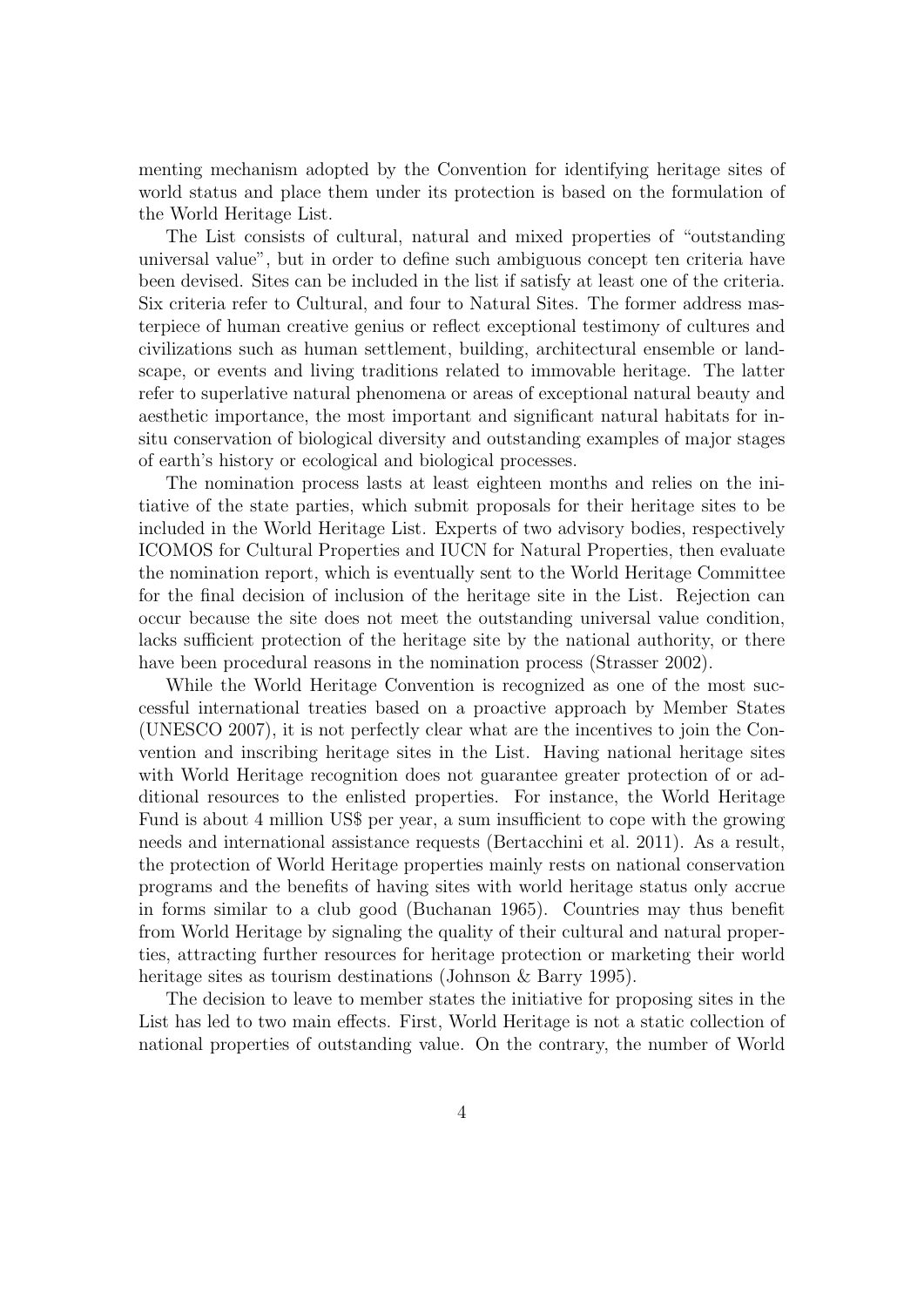Heritage Sites has grown over time, as new countries have ratified at different stages the Convention and have brought new heritage sites worth of consideration. The inscription activity by member states has continued at a sustained pace, with an average of 30 sites inscribed every year, but at a decreasing marginal rate. As shown in Figure 1, the average number of new sites inscribed per country was 0,4 or greater in the first decade of the Convention, while it has decreased under 0,4 new sites per country from 1988 onward.





Source: Elaboration on UNESCO data.

Second, the World Heritage List is recognized to be unbalanced in the type of inscribed properties and in the geographical areas of the world that are represented (Rakic 2007). For instance, the great majority of inscribed properties are cultural sites and most of world heritage is located in developed regions of the world, in particular in Europe and North America. While it can be contended that analyzing imbalances according to the spatial distribution of properties across states is only one point of view, Frey et al. (2011) point out that even considering the number of sites according to population, area and income unit of countries does not lead altogether to an equal distribution of World Heritage.

In order to rectify some of the representativeness gaps, since 1994 the Global Strategy for a Balanced, Representative and Credible World Heritage List was adopted. The World Heritage Committee has suggested and implemented a number of measures to add new categories and slightly modify the criteria for sites selection in favor of unrepresented heritage expressions, or limit both the nomination capacity of states and the number of examined proposals. These actions are clearly to favor nominations from unrepresented parts of the world, such as Africa or Asia and the Pacific, where the significance of places often lay not in monu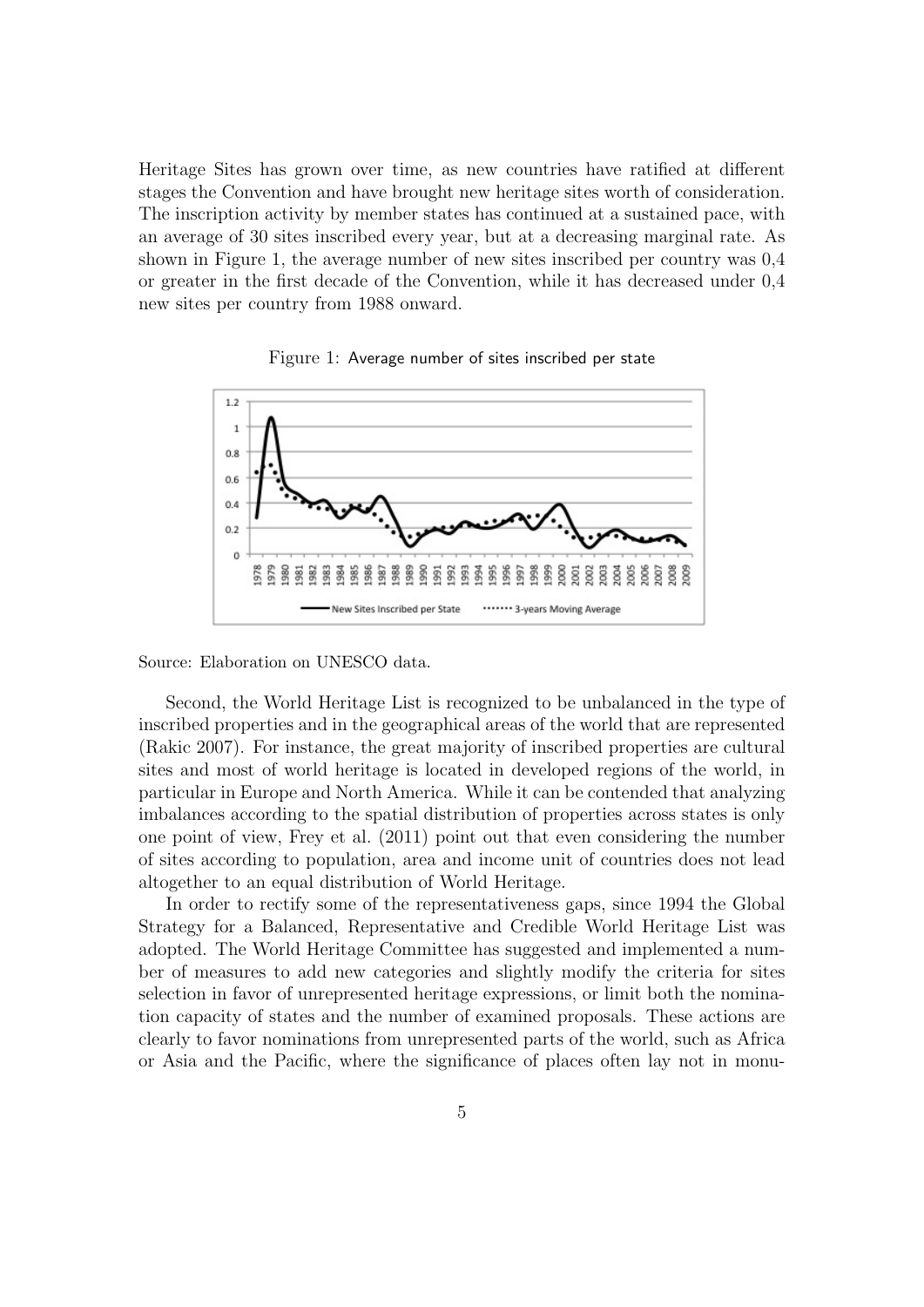mental structures or heritage sites are younger as far as the date of construction is concerned (UNESCO 2007). However, the goal of a balanced and representative selection is far from having been achieved. For instance, considering the new categories of cultural landscapes, modern twentieth century heritage, industrial heritage, or prehistoric heritage, Europe has benefited most from the opportunity to nominate sites in these categories (Van der Aa 2005).

These shortcomings suggest that, albeit the measures undertaken, imbalances in the List may derive from other factors affecting the World Heritage system. For instance, the nomination activity by countries is likely to affect the number of sites inscribed in the List. As shown in Figure 2, the yearly nomination activity of developed countries has always been greater than that of developing countries.

Figure 2: Average number of new sites proposed per member states according to Income level, 5-years Moving Average





Further, countries that actively participate in the World Heritage Convention are often also represented on the World Heritage Committee, which comprises twenty-one member countries, in charge for about 4 years. Although some commentators have noticed that in many cases the Committee has followed advisory bodies' recommendations (Pressouyre 1996, Van der Aa 2005), evidence suggests that being member of this governing body may nevertheless influence the nomination and selection process. Figure 3 clearly shows that members of the World Heritage Committee have always proposed an average number of sites greater than those that were not members.

According to the text of the Convention, the composition of the Committee shall ensure an equitable representation of the different regions and cultures of the world. However, Figure 4 points out that after the first period of coming into force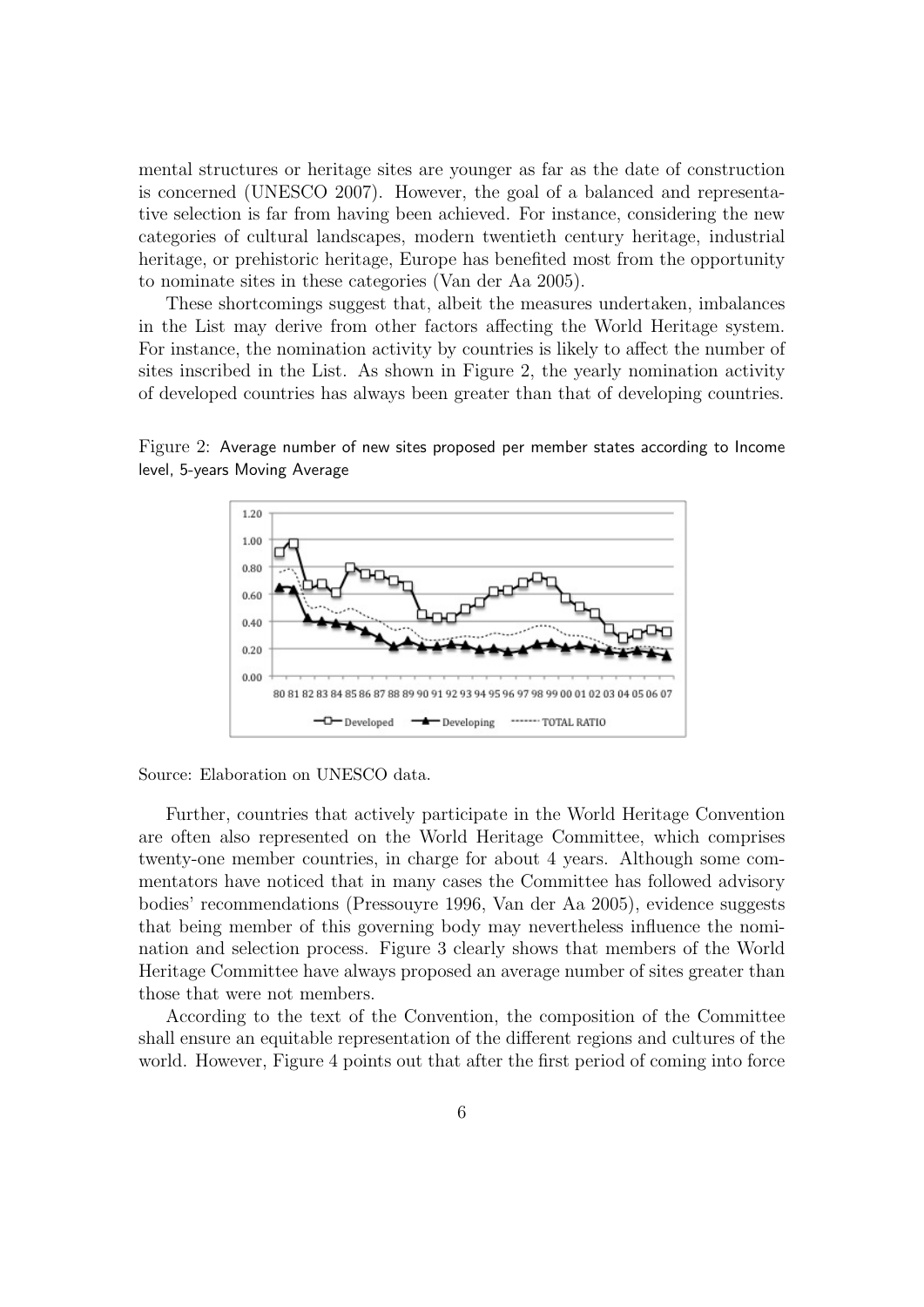Figure 3: Average number of new sites proposed per member states according to membership to the Committee, 5-years Moving Average



Source: Elaboration on UNESCO data.

of the Convention, the capacity of developed countries to hold seats in the World Heritage Committee has greatly exceeded that of developing countries.

As a result, institutional and economic conditions may influence the capacity of a country to participate in the World Heritage system. Political power may be used to lobby for inclusion of heritage sites, regardless any objective evaluation of the quality and outstanding universal value of heritage. Beyond this rent-seeking view, the development level of a country may be positively related to the number of Sites inscribed because arguably in the richest societies more resources can be devoted to heritage preservation.

## 3 A Theoretical framework of World Heritage Listing

In order to better analyze states behavior in proposing sites in the List, we develop a simple theoretical framework that allows us to set hypotheses that can be tested using the data we have collected.

Let assume state  $i$  owns a stock of heritage endowments and  $q_i$  denotes all characteristics of heritage that are potentially observable and used in the decision to include or reject a heritage site in the List. For expositional ease, we treat  $q$  as a one-dimensional variable. Heritage sites in the stock are distributed according to the variable  $q_i$ . Let  $\bar{q}$  be the threshold level defined by the ten criteria expressing the outstanding universal value (OUV) according to which a site is worth to be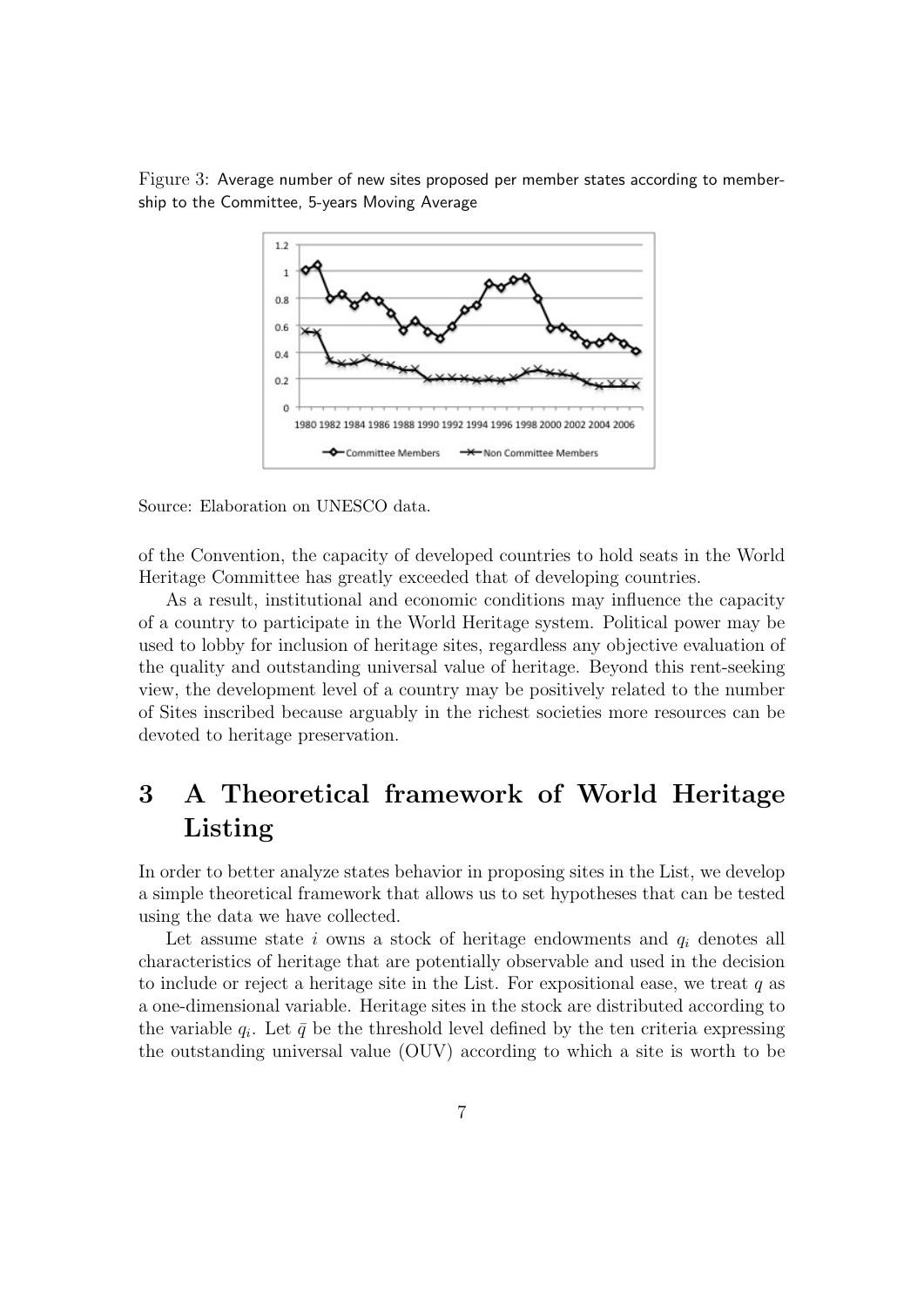Figure 4: Probability for member states of being in the World Heritage Committee according to income level, 5-years Moving Average



Source: Elaboration on UNESCO data.

included in the List. Each state has to choose how many heritage sites to propose in the List. For simplicity, we assume that when a state proposes a site for inclusion it picks it from the stock without prior knowledge of its characteristics. Having a site inscribed in the List provides a payoff of B, that for simplicity is equal for all sites. On the contrary, if a site proposed is not inscribed the payoff is zero. Further, nominating sites to the List imposes a cost  $c(n_i)$  with  $c(0) = 0, c' > 0$ and  $c'' > 0$ .

The utility function for a state  $i$  can be written as

$$
U(n_i) = n_i p_i B - c(n_i) \tag{1}
$$

where  $p_i = p(q_i > \bar{q}) = F(q_i - \bar{q})$  represent the probability that the characteristics of proposed sites satisfy the OUV requirements. It is easy to see that  $p_i$  is decreasing in  $\bar{q}$ , meaning that the higher are the requirements for being selected the lower the probability that nominated sites are included in the List. A state chooses its optimal nomination activity  $n_i^*$  such that the expected benefits from nominating sites equal the cost of nomination

$$
U'(n_i^*) = p_i B - c'(n_i^*)
$$
\n(2)

The equation indicates that the lower the marginal cost the higher the nomination activity of the state and the higher the probability that heritage sites are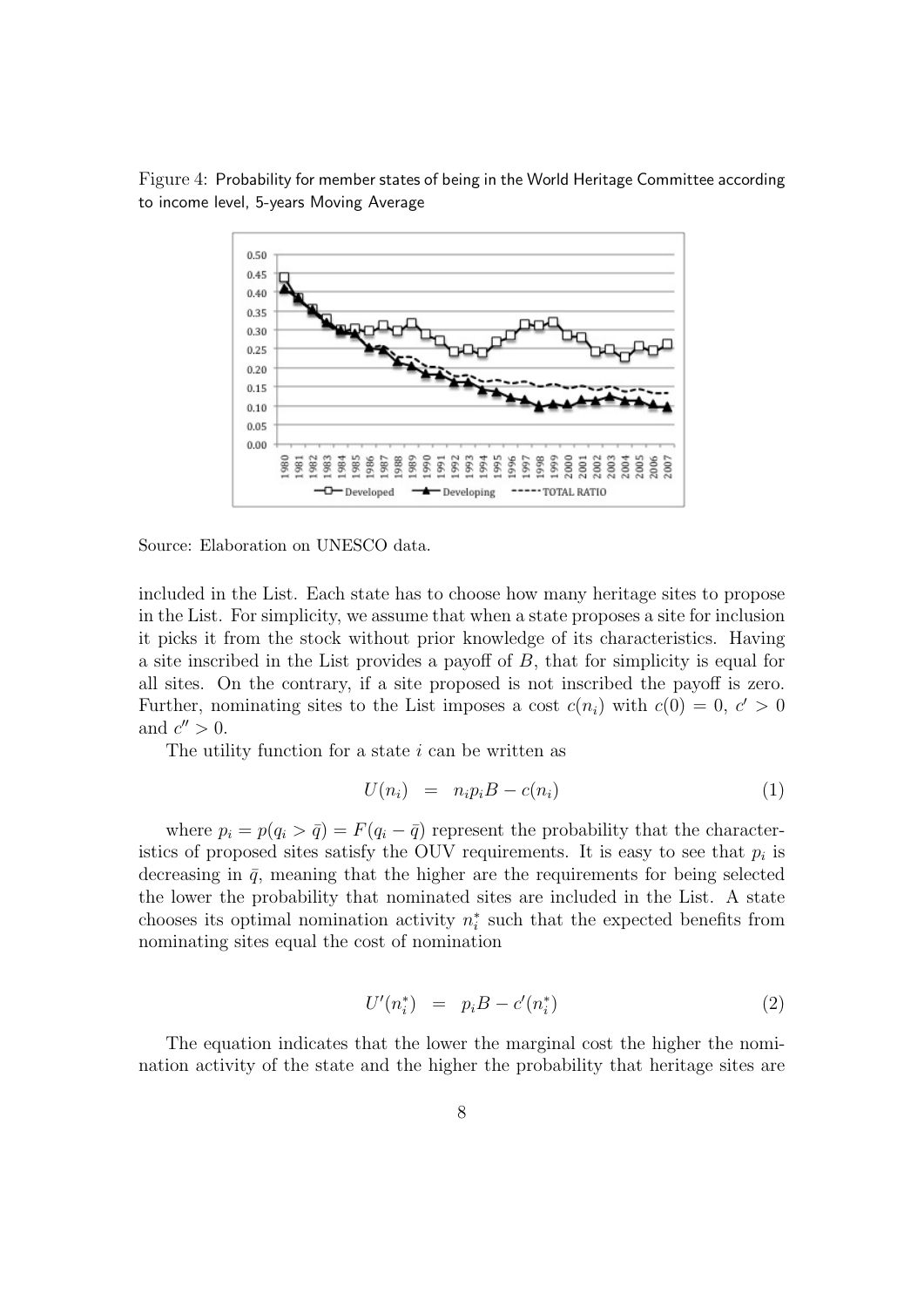accepted the higher the nomination activity by the state. This simple theoretical framework allows us to draw some interesting implications and hypotheses about states' behavior within the World Heritage system. First, the nomination activity by states is affected by the marginal cost of proposing sites, even if the stocks and characteristics of heritage are equal. If  $c_i' < c_j'$  then  $n_i^* > n_j^*$ . Arguably, differences in the cost of nomination depend on several conditions. For instance, richest countries may devote more resources to preserving heritage and preparing nominations or poorer countries may face a higher opportunity cost in assigning to sites heritage status. At the same time, the length and level of participation in the World Heritage system may lower the cost of nomination because the inherent learning process improves the ability of countries in dealing with the nomination procedures. These arguments lead to the following hypothesis:

H1a: Given an equal stock of heritage endowments and equal characteristics of heritage sites, richer countries have a greater nomination activity than poorer ones;

H1b: The longer the membership of a country to the World Heritage Convention and the greater its participation to the World Heritage system the higher its nomination activity.

Second, the presented framework assumes that states take  $\bar{q}$  as exogenously defined by UNESCO. However, states may use their political power to lobby for inclusion of their own sites, influencing the evaluation of the quality of heritage. In particular, when states seat in the World Heritage Committee they may bring pressure on other Committee members to relax the quality requirements to  $\bar{q}$  for their heritage endowments. If  $p_i^C = p(q_i > \bar{q}_C)$  is the probability of having a site inscribed in the List when the state in the Committee and  $\bar{q}_C < \bar{q}$ , then the probability of having accepted sites in List will increase  $(p_i^C > p_i)$  and consequently the optimal level of nomination activity  $(n_{iC}^* > n_i^*)$ . This leads to the following hypothesis:

H2: Given an equal stock of heritage endowments and equal characteristics of heritage sites, States in the World Heritage Committee have both a higher probability of having accepted sites in the List and a higher nomination activity.

### 4 Econometric Analysis

In this section we test the hypotheses on the economic and political determinants affecting the World Heritage nomination process. First, we test whether economic and institutional factors affect the nomination capacity of member states. Second,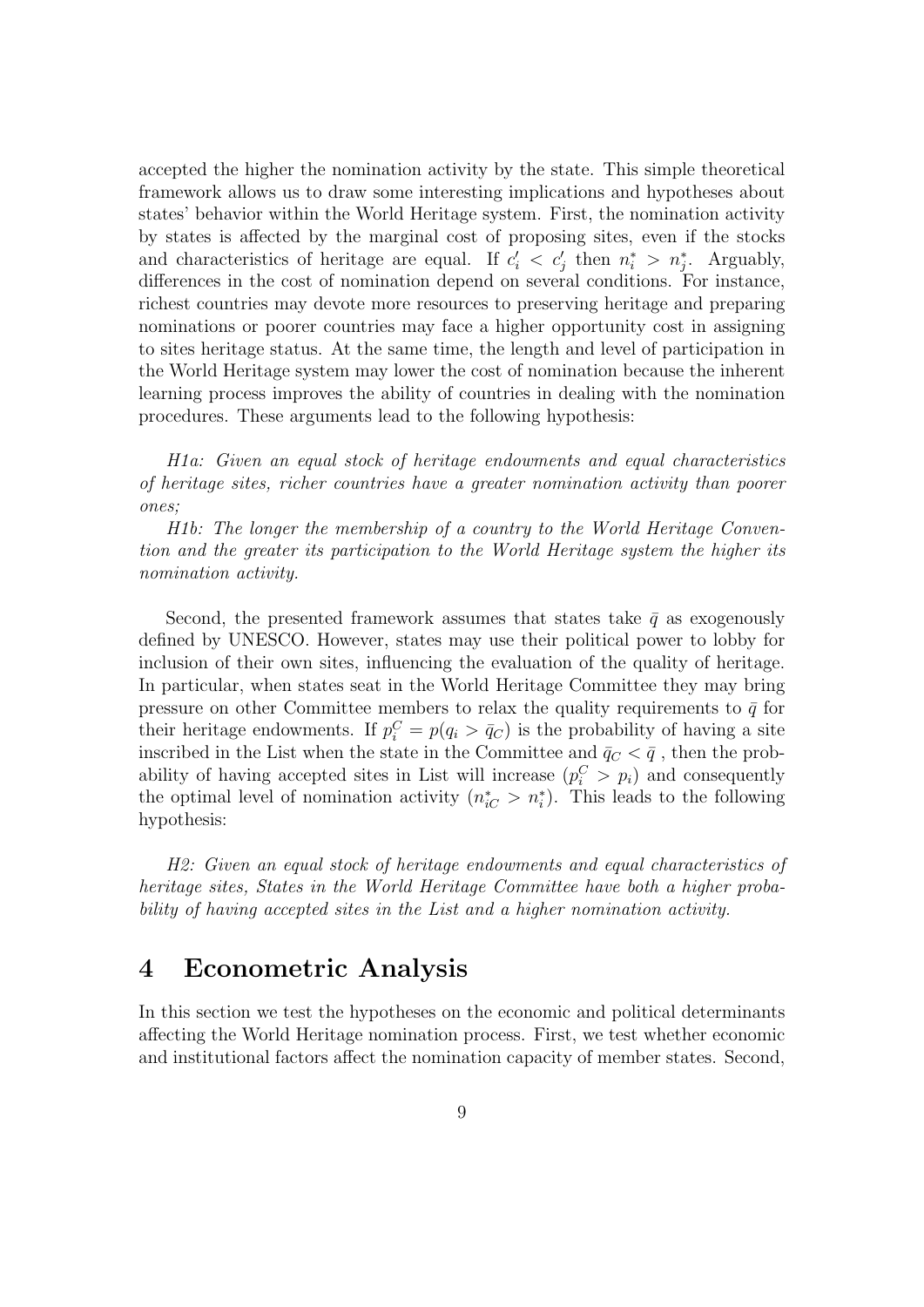we use information on successes and failures of World Heritage nominations by countries to detect potential biases in the selection process. Finally, we analyze if economic and institutional factors influence the likelihood of being in the World Heritage Committee.

#### 4.1 Nomination and selection process

To analyze the nomination capacity by countries we combine information on the number of sites proposed each year by member states with information on the economic conditions and institutional factors of countries within the World Heritage system. The first set of results use an unbalanced panel data of 131 countries covering the period 1978-2008. One of the main challenge in estimating the determinants of nominations activity is to isolate the effect of the size and quality of heritage endowment within each country's borders, which arguably may affect the capacity of states to nominate heritage sites in the List. Unlike the cross-country estimation, the panel data form allows us to indirectly take into account the heritage endowment of each country. Since this is difficult to measure and to model as an independent variable, we typify its effect by considering it an unobserved variable differing between-country but constant within-country. As a result, we use fixed effects estimations so that the effects of the regressors are considered keeping constant cultural and natural endowment. We estimate:

$$
y_{it} = X_{it}\beta + \gamma C_{it} + \delta Member_{it} + \lambda Member_{it}^{2} + \theta WH_{i,t-1} + \alpha_i + \varepsilon_{it}
$$
 (3)

where  $y_{it}$  is the number of sites proposed by state i at time t. We do not differentiate between cultural and natural sites as we expect that political and institutional factors have the same influence on both types of heritage properties.  $C_{it}$  is the dummy variable of state i being in the World Heritage Committee at time t.  $X_{it}$  is a set of time-varying controls at the country level, namely the GDP per capita and Population at time t. These variable address the economic power of countries. Member<sub>it</sub> indicate the number of years a country has been member of the World Heritage Convention and we use a quadratic relation in order to detect either decreasing or increasing marginal effects from the non linearity of learning process expressed by this covariate. Further,  $WH_{i,t-1}$  is a set of additional covariates which measures at time  $t - 1$  other dimensions of activity of a country in the World Heritage System and may affect the nomination capacity at time t. We choose the number of sites inscribed in the previous year  $(SitesInscr_{i,t-1})$  and the total number of sites inscribed by state i  $(WHSites_{i,t-1}).$ 

Because the dependent variable only takes natural numbers we use as appropriate technique count data models, namely the negative binomial regression, which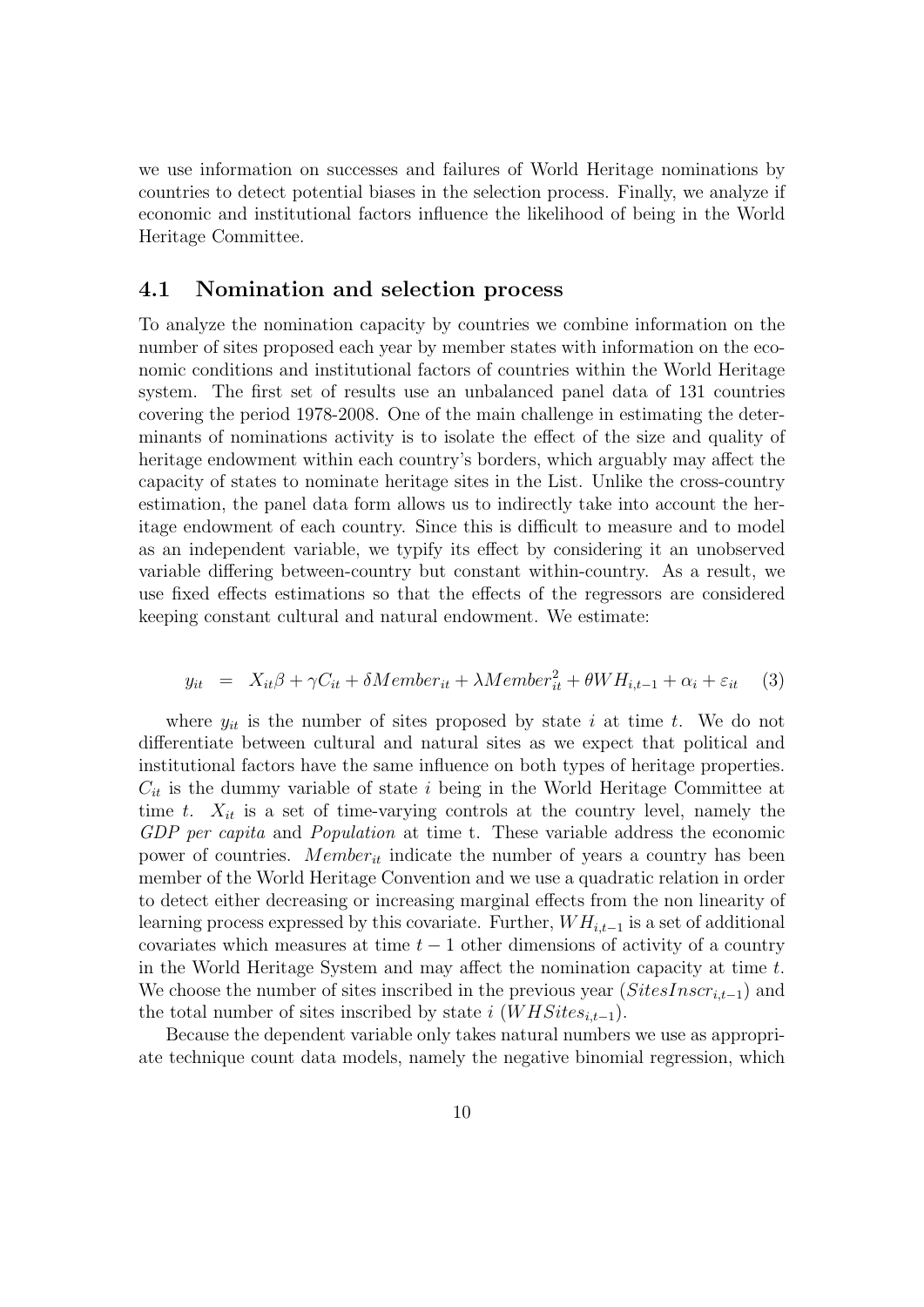additionally copes with overdispersion of data<sup>1</sup>.

Table 1 presents this first set of results. Both the coefficients of GDP percapita and *Population* are positive and highly significant, confirming Hypothesis H1a. The size of the coefficients can be interpreted by exponentiating the estimated coefficient to get the so-called incidence rate ratio (IRR); that is, the factor change in the expected count of Sites nominated for a unit increase in the independent variable. In estimate (1), GDP percapita has, for instance, an IRR =  $e^{0.057}$  = 1.0586, which means that an increase of 1.000 USD in GDP per capita (i.e., one unit in our scale) leads to a relative increase of the expected number of Sites nominated of IRR  $1 = 5.86$  percent. As a result countries with a greater economic size could have greater nomination capacity. At the same time, the resources available for the preservation and promotion of heritage could be larger.

More interestingly, being in the World Heritage Committee greatly affect the nomination activity of a country. The coefficients for this variable are highly significant and vary between 0,292 (eq.1) and 0.519 (eq.5). This means that being in the World Heritage Commission increases the nomination activity by a range from 33,9 percent to 68 percent. By contrast, the results for the length of membership to the World Heritage Convention are more ambiguous. The coefficients show a negative effect that seems to reject hypothesis H1b. However, the estimates for this covariates are in many cases not significant, providing no clear evidence for learning processes through this channel.

Further, if we consider the number of sites inscribed up to the previous year by a country  $(W H sites_{it-1}$  we find that this variable is negatively related to the number of sites nominated in a given year. As one could expect, the stock of heritage endowment owned by a state is finite and the more Sites have been already been inserted in the List, the less the nomination capacity of a country. Conversely, controlling for the number of sites successfully inscribed in the previous year  $(SitesInscr_{it-1})$ , the coefficient is positive and highly significant. This means that the nomination activity of a state increases if other sites of its heritage were already accepted in the previous year. This counterintuitive result may be explained by considering that position in the World Heritage Committee lasts 4 years. For instance, from a deeper inspection of data results that states tend to cluster successful nominations in their terms within the Committee.

Finally, we test also the interaction between Committee and the level of GDP per capita in order to detect divergent effects of income level within and outside the Committee. As shown in eq. 4 and 5, the coefficients for the interaction term is negative (ranging from  $-0.016$  to  $-0.014$ ) while the coefficient for *Committee* 

<sup>&</sup>lt;sup>1</sup>As for count data models, we tested also Poisson regression. However, a comparison of the residuals, suggests a variance greater than the expected value, which the Poisson model is not able to take into account.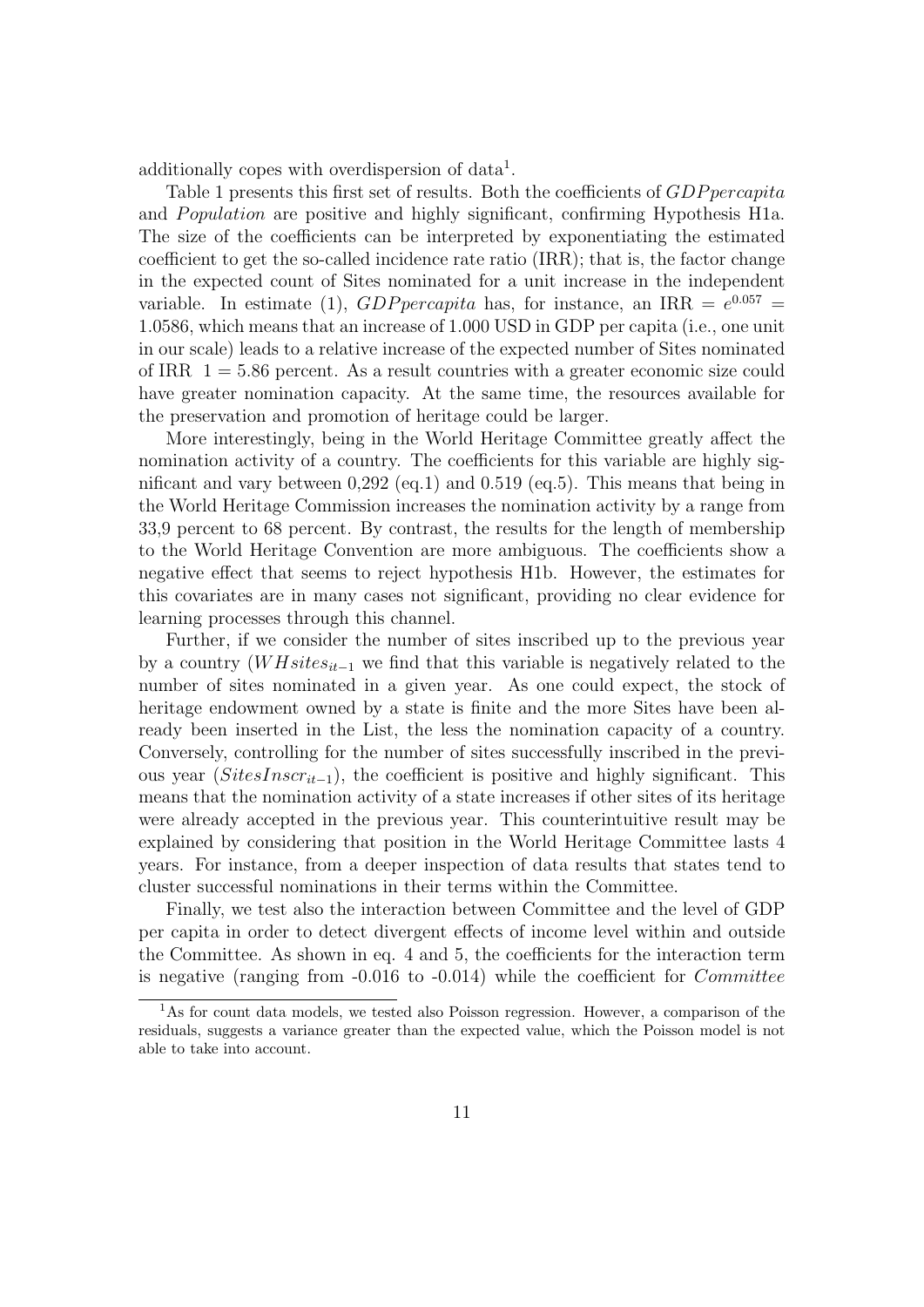| Dependent variable. Dites hominated |                   |             |             |                   |             |
|-------------------------------------|-------------------|-------------|-------------|-------------------|-------------|
|                                     | $\left( 1\right)$ | (2)         | (3)         | $\left( 4\right)$ | (5)         |
|                                     |                   |             |             |                   |             |
| GDP per capita $(1.000$ USD)        | $0.057^{***}\,$   | $0.046***$  | $0.037***$  | $0.040***$        | $0.054***$  |
|                                     | (0.011)           | (0.012)     | (0.011)     | (0.011)           | (0.013)     |
| Population (1 million)              | $0.008**$         | $0.012**$   | $0.007*$    | $0.007***$        | $0.010**$   |
|                                     | (0.004)           | (0.005)     | (0.004)     | (0.004)           | (0.004)     |
| Memberyear                          | $-0.03*$          | $-0.023$    | $-0.029*$   | $-0.029*$         | $-0.018$    |
|                                     | (0.017)           | (0.018)     | (0.018)     | (0.017)           | (0.018)     |
| Memberyear sq.                      | $-0.0003$         | 0.0002      | 0.0003      | 0.0002            | 0.0002      |
|                                     | (0.0006)          | (0.0006)    | (0.0006)    | (0.0006)          | (0.0006)    |
| Committee                           | $0.292***$        | $0.295***$  | $0.262***$  | $0.519***$        | $0.519***$  |
|                                     | (0.100)           | (0.100)     | (0.100)     | (0.166)           | (0.167)     |
| WH Sites lagged                     |                   | $-0.015*$   |             |                   | $-0.023**$  |
|                                     |                   | $(-0.158)$  |             |                   | (0.010)     |
| Sites inscribed lagged              |                   |             | $0.120***$  |                   | $0.133***$  |
|                                     |                   |             | (0.034)     |                   | (0.034)     |
| Committee*GDP per capita            |                   |             |             | $-0.014*$         | $-0.016*$   |
|                                     |                   |             |             | (0.008)           | (0.008)     |
| Constant                            | $-0.527**$        | $-0.601***$ | $-0.591***$ | $-0.563**$        | $-0.747***$ |
|                                     |                   |             |             |                   |             |
|                                     | (0.225)           | (0.230)     | (0.224)     | (0.228)           | (0.232)     |
|                                     |                   |             |             |                   |             |
| Observations                        | 3129              | 3129        | 3129        | 3129              | 3129        |
| Log likelihood                      | $-1673.40$        | $-1672.07$  | $-1668.21$  | $-1671.97$        | $-1664.12$  |

Table 1: Panel Estimation on the determinants of World Heritage nomination activity by states Dependent variable: Sites nominated

Note: Standard errors in parentheses: \*\*\*  $p < 0.01$ , \*\*  $p < 0.05$ , \*  $p < 0.1$ . Panel data refer to countries of the World Heritage Convention for the period 1978-2008 . Source: http://whc.unesco.org/en/list, accessed on 30.8.2010. GDP per capita is expressed in PPP at 2005 constant prices. Source: World Bank Development Indicators.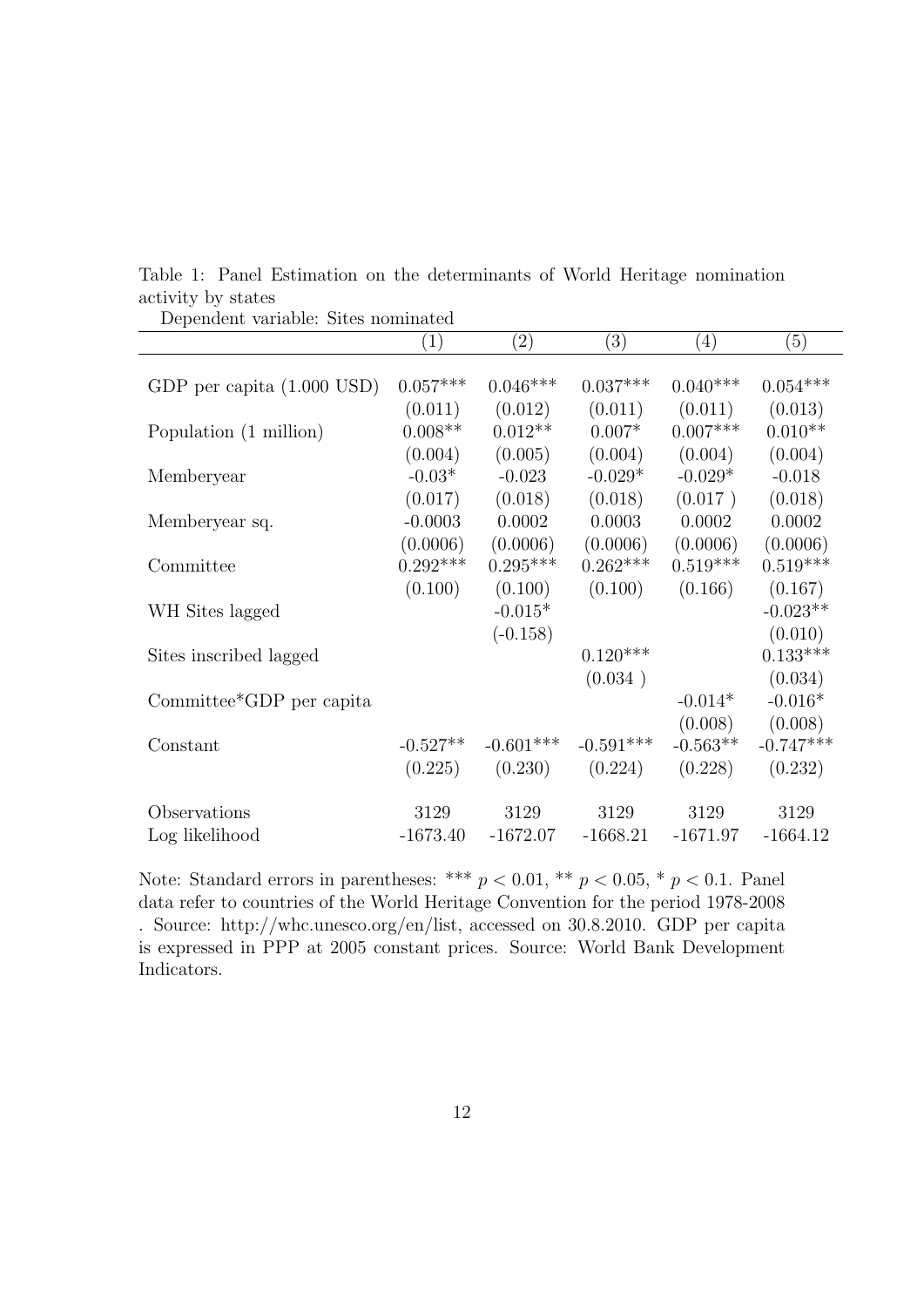increases (0.519). This result clearly indicates that being in the Committee has a far greater importance for nominating sites. While income level is still important for states outside of the World Heritage Committee, difference in income level are leveraged out for countries in Committee.

After having explored the nomination activity, we turn on the selection process and the probability for proposed heritage sites of being successfully inscribed. For this second set of results we use a specific dataset which combines information on all the individual nominations made by countries for the period 1978-2009, the success or failure of the proposed sites as to being inserted in the List and other information on the economic and institutional conditions of the proponent country. This part of the analysis is useful to detect potential bias in the selection process. As we expect, when proposing sites, states do not exactly know the probability of having this site accepted in the List. However, economic and institutional conditions may affect the likelihood of having a site inscribed. In this case, we estimate:

### $y_{jit}$  =  $X_{it}\beta + \gamma C_{it} + \delta Member_{it} + \lambda Member_{it}^2 + \theta NewSttes_t + \mu SitesNon_{it} + (4)$

where  $y_{jit}$  is a dihcotomic variable expressing whether site j proposed by country  $i$  at time  $t$  has been successfully inscribed or not in the List. In addition to  $X_{it}$ ,  $C_{it}$  and Member<sub>it</sub>, which are specified as in equation 3, we consider two other control variables. First,  $NewStes_t$  denotes the total number of heritage sites inscribed in the World Heritage List at year t. Second,  $SitesNom_{it}$  is the total number of sites nominated by country  $i$  at time  $t$ . As the number of new sites added each year to the List is not fixed, we expect that the greater the total number of sites accepted in the List, the higher the relative probability for site  $j$  to be inscribed. At the same time, the number of sites proposed each year by country  $i$  may negatively affect the likelihood of having its sites inscribed. Although for the sake of simplicity we have not considered in the theoretical framework a potential negative relation between  $n_i$  and  $p_i$ , it is quite easy to introduce it maintaining the main hypotheses we are testing in the empirical part<sup>2</sup>. Indeed, as the nomination and selection process is based on a lobbying activity, proposing too many sites for inclusion in the same period risks to be a not credible or acceptable strategy for the other constituents.

Table 2 presents the estimated coefficients and marginal effects of the Probit relatively to the standard model and to an additional regression with a dummy variable for European countries. As shown in both regressions 6 and 7, it is more difficult to ascertain the impact of a country's economic power on the likelihood

<sup>&</sup>lt;sup>2</sup>For instance, if  $p_i = p(q_i, \bar{q}, n_i)$  and  $\frac{\partial p_i}{\partial n_i} < 0$ , it is easy to show that the optimal level of nomination activity  $n_i^*$  decreases.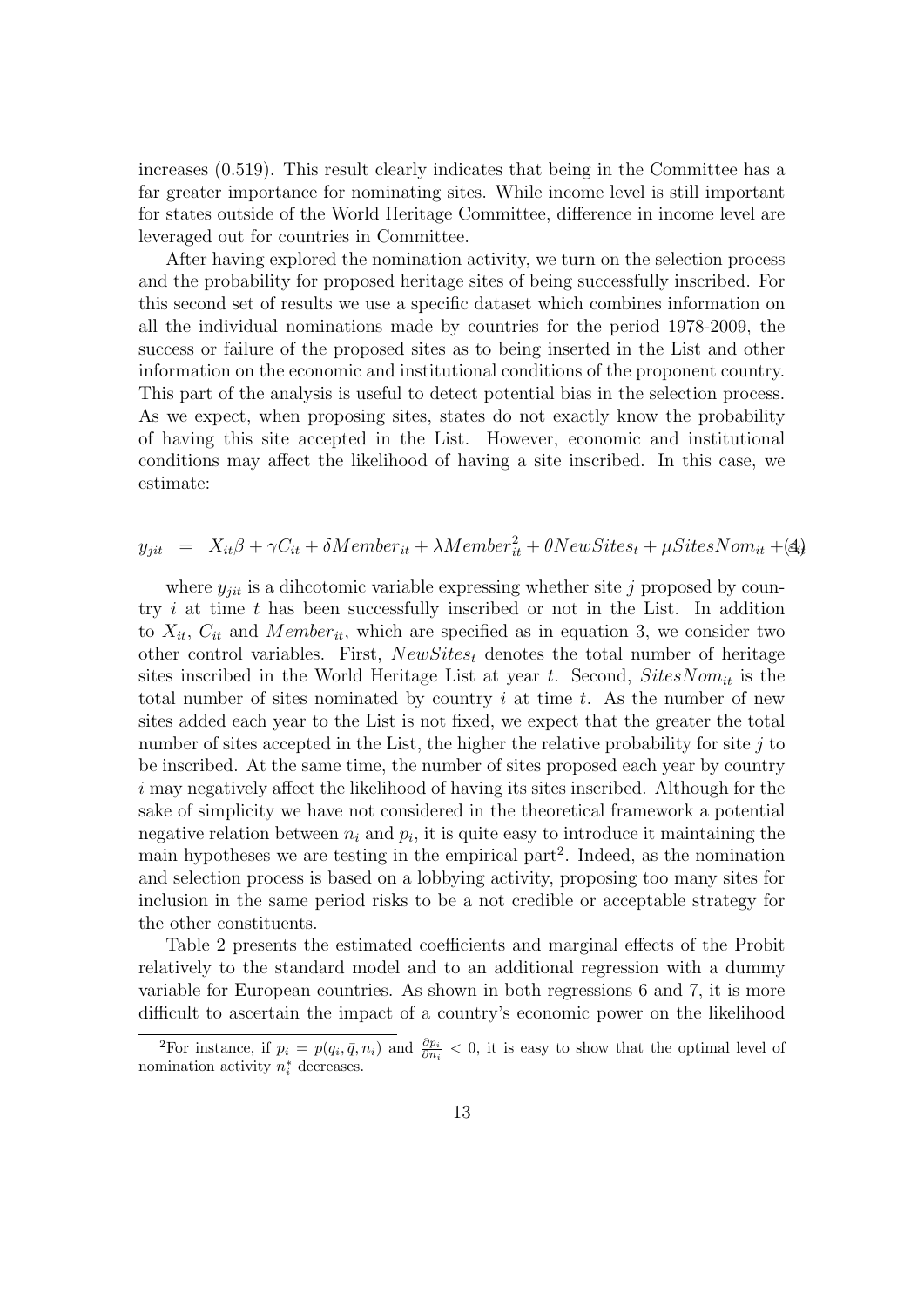Table 2: Probit Estimation on the probability of having a site accepted in the World Heritage List

|                              |              | (6)         |              | (7)         |
|------------------------------|--------------|-------------|--------------|-------------|
|                              | Estimate     | Marginal    | Estimate     | Merginal    |
|                              |              | Effects     |              | Effects     |
|                              |              |             |              |             |
| GDP per capita $(1.000$ USD) | $-1.02e-12$  | $-3.22e-13$ | $-1.90e-13$  | $-5.96e-14$ |
|                              | $(1.69e-12)$ | (0.000)     | $(1.72e-12)$ | (0.000)     |
| Population (1 million)       | $0.0037**$   | $0.001**$   | $0.005***$   | $0.001***$  |
|                              | (0.001)      | (0.0005)    | (0.001)      | (0.0005)    |
| Memberyear                   | $-0.078***$  | $-0.024***$ | $-0.081***$  | $-0.025***$ |
|                              | (0.024)      | (0.007)     | (0.024)      | (0.007)     |
| Memberyear sq.               | $0.0023***$  | $0.0007***$ | $0.0023***$  | $0.0007***$ |
|                              | (0.0008)     | (0.0002)    | (0.0008)     | (0.0002)    |
| Committee                    | $0.468***$   | $0.141***$  | $0.445***$   | $0.133***$  |
|                              | (0.097)      | (0.027)     | (0.097)      | (0.027)     |
| <b>NewSites</b>              | $0.023***$   | $0.007***$  | $0.023***$   | $0.007$ *** |
|                              | (0.004)      | (0.001)     | (0.004)      | (0.001)     |
| Sites Nominated              | $-0.108$ *** | $-0.034***$ | $-0.127***$  | $-0.039***$ |
|                              | (0.026)      | (0.008)     | (0.027)      | (0.008)     |
| Europe                       |              |             | $0.272***$   | $0.082***$  |
|                              |              |             | (0.105)      | (0.030)     |
| Constant                     | $0.488**$    |             | $0.452**$    |             |
|                              | (0.191)      |             | (0.192)      |             |
| Observations                 |              | 1004        |              | 1004        |
| Log likelihood               | $-541.83$    |             | $-538.46$    |             |
| Pseudo R2                    |              | $0.056\,$   |              | 0.062       |

Note: Standard errors in parentheses: \*\*\*  $p < 0.01$ , \*\*  $p < 0.05$ , \*  $p < 0.1$ . Data refer to heritage sites and countries of the World Heritage Convention for the period 1978-2008. Source: http://whc.unesco.org/en/list, accessed on 30.8.2010. GDP per capita is expressed in PPP at 2005 constant prices. Source: World Bank Development Indicators.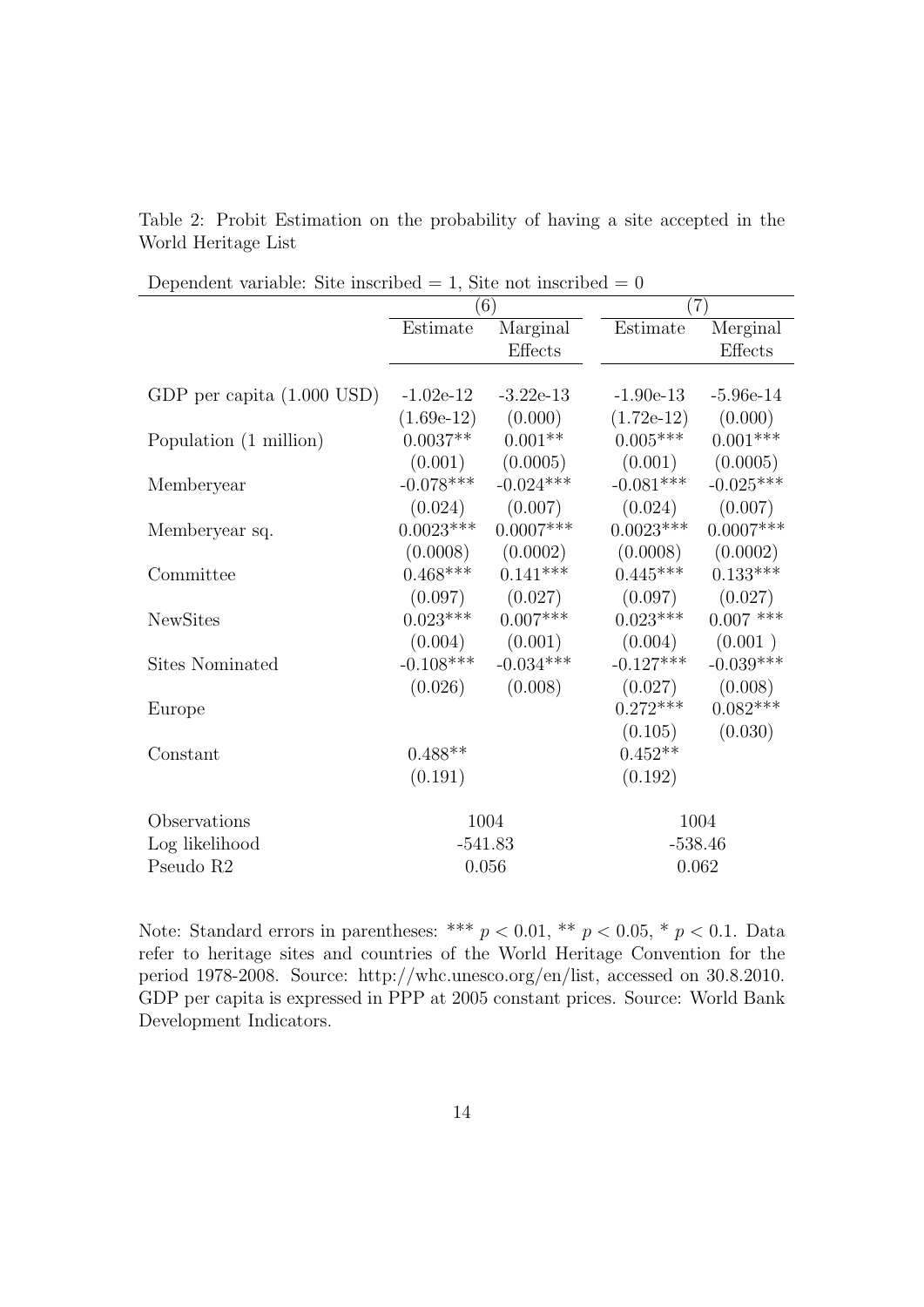of having a heritage site inscribed, as the coefficient of GDP percapita is now not significant and the marginal effect of *Population* has a significant but moderately positive effect. Conversely, the coefficients of the Committee are positive and highly significant, confirming hypotheses H2, that is being in the Committee increases the probability of having sites inscribed in the List by 14 percent (eq. 6). Further, the length of membership in the World Heritage Convention has a negative effect, meaning that the longer a country stays in the World Heritage System, the lower the probability of having a site included in the List. Such unexpected result may be explained only considering that the majority of members states tend to submit more heritage sites that are worth of inclusion in the first years of membership in the World Heritage Convention. With regard to NewSites and SitesNominated, as expected, the coefficients are significant and have respectively a positive and negative value.

In regression 7, we further verify the impact of being a European country on the probability of having heritage sites accepted in the List, which leads to an increase of 8 percent. Because the level of income does not significantly affect the dependent variable, this result suggests that European countries may take advantages through other non economic or political factors, in particular through the selection criteria adopted by UNESCO for sites' inscription. For instance, one of the main criticism to the World Heritage List is that the criteria for inclusion are culturally-biased, notably towards western conceptions of heritage.

### 4.2 Determinants of being in the World Heritage Committee

So far, we have tested the hypotheses on the economic and political determinants affecting the World Heritage nomination and selection process. One of the most clear results is that being in the World Heritage Committee does affect both the nomination activity of states and the probability of having sites included in the List. This result, however, does not lead to argue about the existence of potential biases in the nomination and selection process. Rather, it shows a common pattern by states taking advantage of their political power within the World Heritage system. Because the World Heritage Committee undertakes each year the final decision for the inclusion of heritage sites in the List, potential discrimination in the nomination and selection process may only come out if the participation in the World Heritage Committee is biased.

For this reason, we test whether economic or political conditions characterizing the participation of countries in the World Heritage system have an impact in the likelihood of sitting on this body. For the likelihood of being in the World Heritage Committee we estimate the following equation: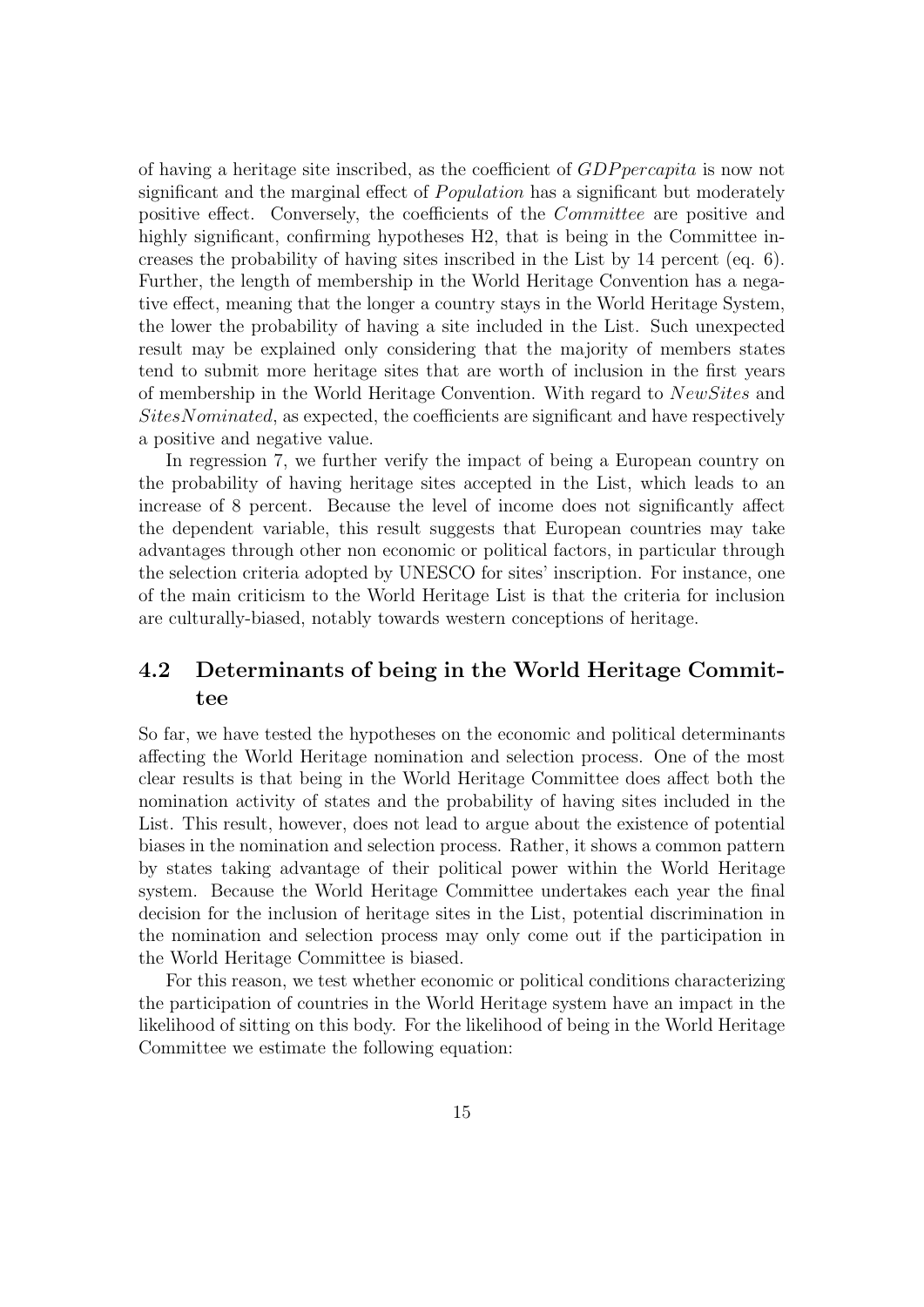$y_{it}$  =  $X_{it}\beta + \delta Member + \lambda Member_{it}^2 + \phi WHSites_{i,t-1} + \gamma States_t + \mu ComT_{i,t-1} + \theta UN_{i,t-1} + (\delta_t)$ 

where  $y_{it}$  is the dummy variable of state i being in the World Heritage Committee at time t, while  $X_{it}$ , Member<sub>it</sub> and WHSites<sub>it</sub> are defined as in the other equations. In addition, we consider another set of variables. First, States represent the number of members belonging to the World Heritage Convention at time t. We expect that as the number of states participating in the World Heritage system increases, the probability of being in the Committee declines. Second, ComT expresses the number of years elapsed since the last time a state was elected in the Committee (or from its ratification to the Convention if it has never been elected before). This variable tries to capture if there is turn-over in the World Heritage governing body.

Finally, to detect potential political clout at international level affecting membership in the World Heritage Committee we use the variable  $UN$ , which indicates whether the country has been in the UN Security Council at time  $t - 1$ . Additionally, we test also the cumulative numbers of years a state has been in the UN Security Council since it became a member of the World Heritage Convention  $(UNYEAR)$ . In this case, there is no clear evidence on the expected effects, mainly because of differences in the variables considered by previous researches. For instance, Arezki et al. (2009) do not find any correlation between World Heritage designations and voting coincidence of states with the G7 countries at the UN Security Council. By contrast, Frey et al. (2011) found that in cross-section regressions the number of years spent as member of the UN Security Council leads to a higher probability of having a larger number of Sites in the List. However, with Panel estimations, their results are more ambiguous as only being a rotating member in a given year significantly increases the number of sites inscribed.

Table 3 presents the results of panel Logit regressions with both Conditional Fixed Effects and Random Effects. The former specification allows to take into account constant specific country effects, but restricts the sample to countries which have been at least once in the Committee. The latter, does not capture country fixed effects, but it allows to consider the whole sample of observations by member states<sup>3</sup>. The results suggest that the probability of sitting in the World Heritage Committee is strongly affected by political factors within the World Heritage system.

Both the coefficients of *GDP* percapita and *P* opulation are positive and highly significant, indicating that countries with greater economic resources and power have an higher probability to be elected in the World Heritage governing body.

<sup>3</sup>For a discussion of the pros and cons using different binary choice models in panel data see Greene (2003), chapter 21.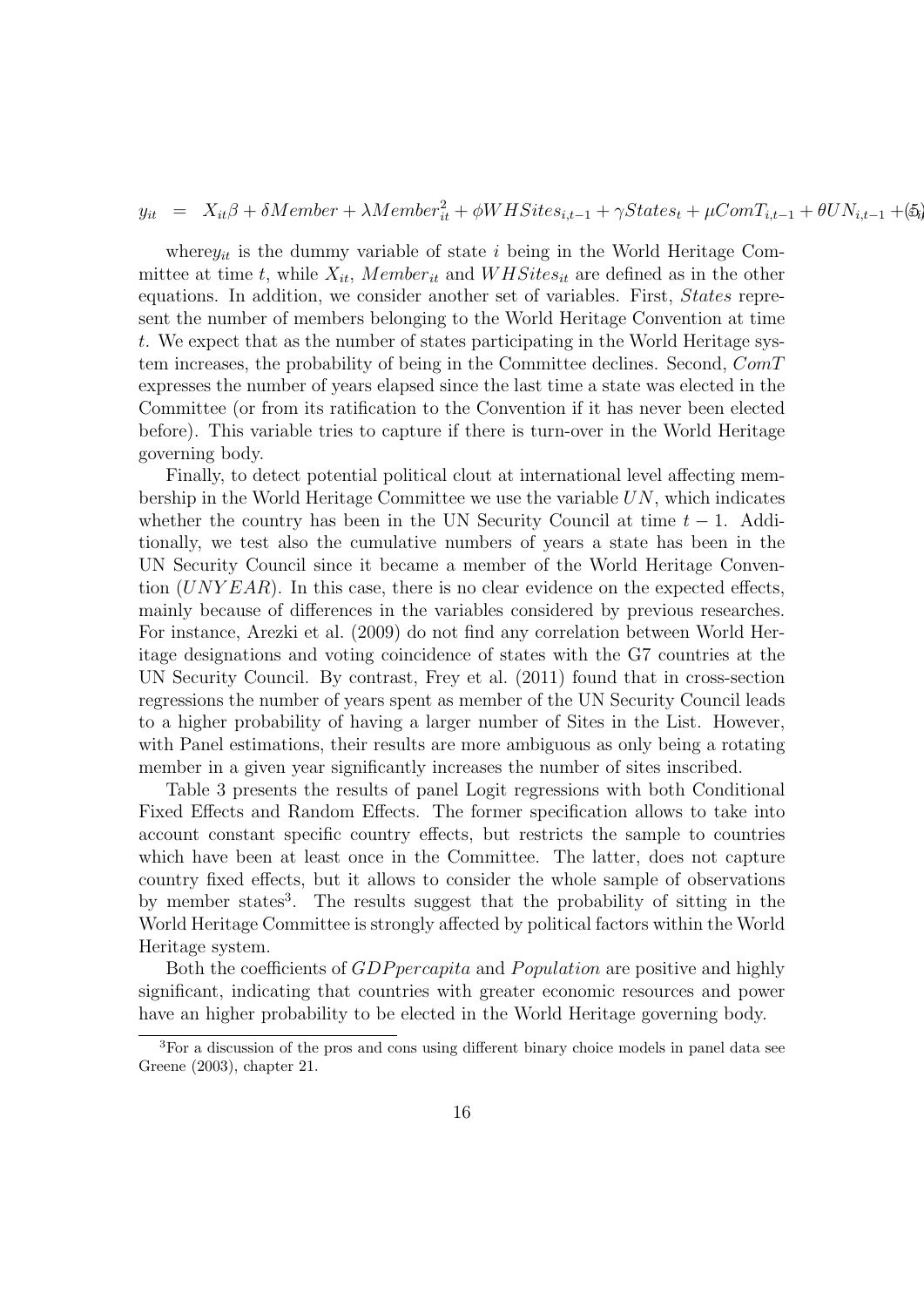| Dependent variable. Member of the World Hernage Committee |               |             |               |             |
|-----------------------------------------------------------|---------------|-------------|---------------|-------------|
|                                                           | (8)           | (9)         | (10)          | (11)        |
|                                                           | Logit, FE     | Logit, RE   | Logit, FE     | Logit, RE   |
|                                                           | (Conditional) |             | (Conditional) |             |
|                                                           |               |             |               |             |
| GDP per capita $(1.000$ USD)                              | $0.117***$    | $0.069***$  | $0.114***$    | $0.067***$  |
|                                                           | (0.034)       | (0.012)     | (0.034)       | (0.011)     |
| Population (1 million)                                    | $0.095***$    | $0.032***$  | $0.093***$    | $0.031***$  |
|                                                           | (0.028)       | (0.004)     | (0.029)       | (0.005)     |
| Memberyear                                                | $0.376***$    | $0.189***$  | $0.377***$    | $0.194***$  |
|                                                           | (0.100)       | (0.042)     | (0.100)       | (0.042)     |
| Memberyear sq.                                            | $-0.007***$   | $-0.005***$ | $-0.007***$   | $-0.005***$ |
|                                                           | (0.001)       | (0.001)     | (0.001)       | (0.001)     |
| WH Sites Lagged                                           | $-0.043**$    | $-0.014$    | $-0.045**$    | $-0.018$    |
|                                                           | (0.018)       | (0.013)     | (0.019)       | (0.015)     |
| <b>States</b>                                             | $-0.044***$   | $-0.013**$  | $-0.045***$   | $-0.013***$ |
|                                                           | (0.015)       | (0.005)     | (0.015)       | (0.005)     |
| ComT Lagged                                               | $-0.074***$   | $-0.128***$ | $-0.074***$   | $-0.127***$ |
|                                                           | (0.012)       | (0.013)     | (0.012)       | (0.013)     |
| <b>UNLAG</b>                                              | 0.014         | 0.146       |               |             |
|                                                           | (0.202)       | (0.186)     |               |             |
| <b>UNYEAR</b>                                             |               |             | 0.012         | 0.020       |
|                                                           |               |             | (0.032)       | (0.020)     |
| Constant                                                  |               | $-1.527***$ |               | $-1.453***$ |
|                                                           |               | (0.385)     |               | (0.388)     |
|                                                           |               |             |               |             |
| Observations                                              | 1587          | 3380        | 1587          | 3380        |
| Log likelihood                                            | $-740.37$     | $-1010.57$  | $-740.30$     | $-1010.49$  |

Table 3: Fixed effect Panel Probit Estimation on the probability of being member of the World Heritage Committee

| Dependent variable: Member of the World Heritage Committee $=1, 0$ Otherwise |
|------------------------------------------------------------------------------|
|------------------------------------------------------------------------------|

Note: Standard errors in parentheses: \*\*\*  $p < 0.01$ , \*\*  $p < 0.05$ , \*  $p < 0.1$ . Panel data refer to countries of the World Heritage Convention for the period 1978-2008 . Source: http://whc.unesco.org/en/list, accessed on 30.8.2010. GDP per capita is expressed in PPP at 2005 constant prices. Source: World Bank Development Indicators.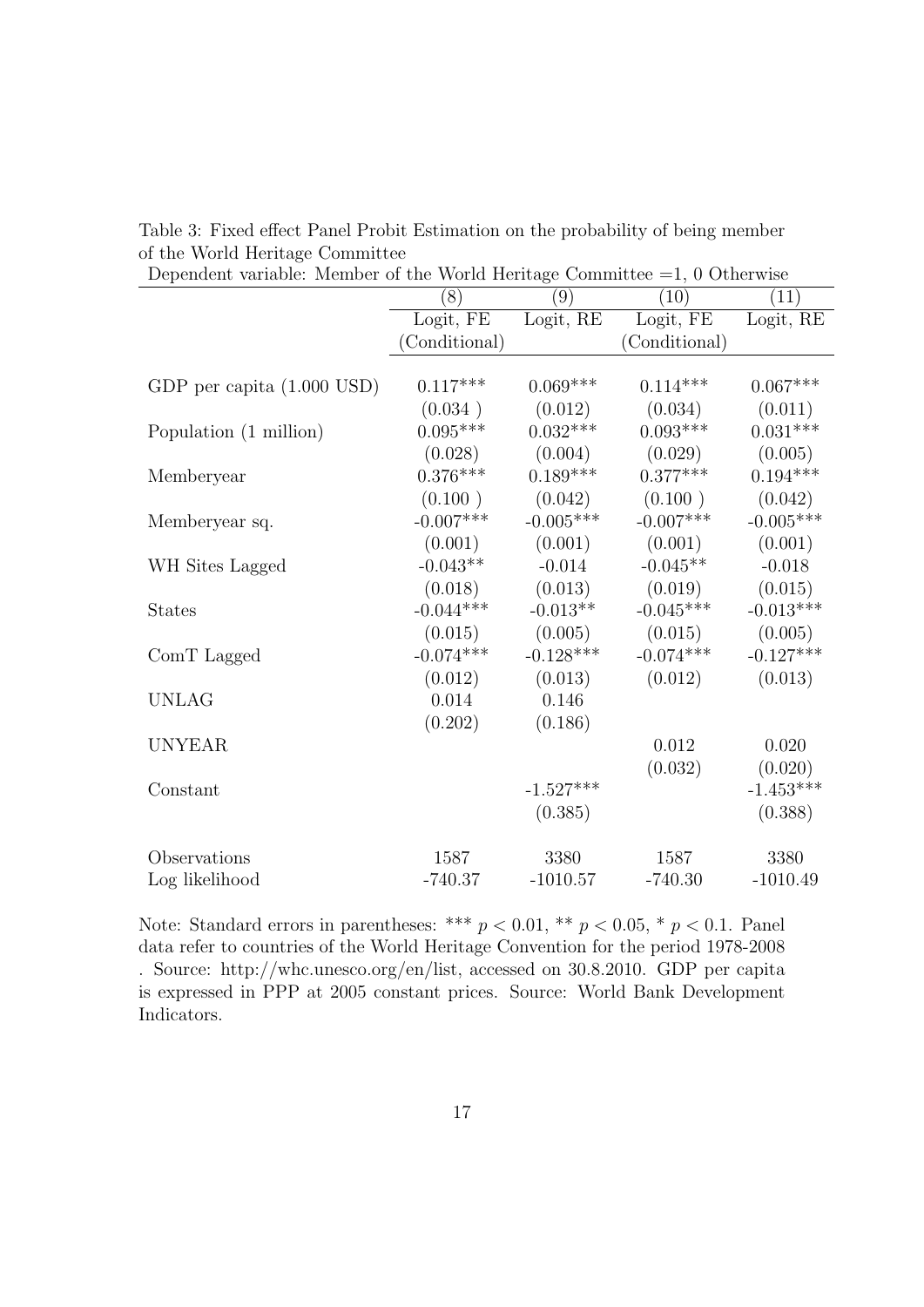While the length of membership in the World Heritage Convention seemed to not lead to a significant impact in the nomination activity or even to a negative effect in the sites' selection process, now it has a clear-cut positive but decreasing marginal effect in the likelihood of being in the Committee. Conversely, the number of World Heritage SItes owned by a country  $(WHSites_{i,t-1})$  has a negative coefficient, that is nevertheless significant only with the conditional fixed effects model.

Further, the variables *States* and *ComT* add insights on the political competition among countries to enter in the World Heritage Committee. As expected, the higher the number of member states the tougher the competition and the lower the probability to have a seat in the governing body. However, the negative and significant coefficient of  $ComT$  implies that the level of turn-over among states in the Committee is low. As the value of the coefficients for this latter variable are always greater than the value of the coefficients of the former, this second effect is predominant, hindering turn-over and political competition among countries. Finally, both the covariates referring to states' involvement in the UN Security Council are not significant, leading to absence of evidence for potential international political clout affecting membership in the World Heritage Committee.

### 5 Conclusion

The World Heritage Convention has been for more than thirty years the most successful international legal instrument to protect and preserve cultural and natural heritage sites worldwide. However, the Convention has also gained attention at the international level for imbalances concerning the distribution of World Heritage sites across countries and the selection of heritage sites worth to be included in the List. Arguably, the distribution of World Heritage depends on historical, cultural and natural factors. At the same time, countries have incentives in lobbying for inclusion of their national heritage sites in the List for other economic and political reasons, regardless any objective evaluation of the quality and outstanding universal value of heritage.

Our analysis has focused on the influence of economic and political conditions on the inscription of heritage sites in the World Heritage List. By using panel data on countries' activity within the World Heritage System and a unique dataset on individual sites that have been or failed to be included in the List, we have focused on both the nomination activity and on potential biases in the selection process of proposed sites. Our results suggest that there exist some crucial factors within the World Heritage system which may have led to an unbalanced distribution of world heritage sites. First, having a seat in the World Heritage Committee has a strong and significant impact in both the nomination activity by states and in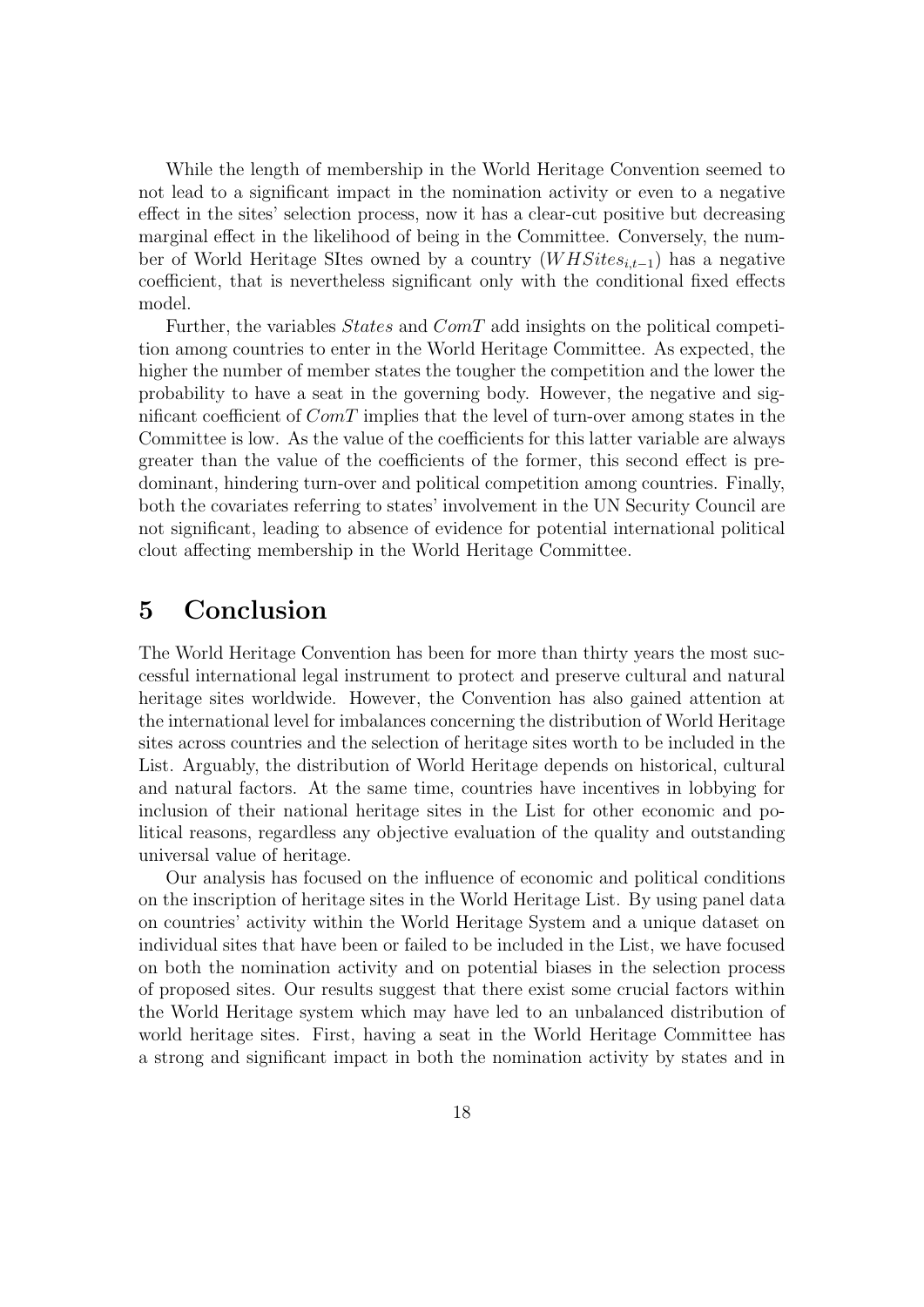the likelihood of having a site inscribed. In turn, participation in the Committee is strongly influenced by the economic and political power countries have at the international level as well as by the level of their involvement in the World Heritage Convention, expressed by years of membership.

Second, the criticism concerning a cultural bias of the criteria used for inclusion of sites in the List is confirmed by our results as European sites have a slightly greater probability of being inscribed, even after controlling on the economic characteristics of countries and on the participation in the World Heritage Committee.

As our analysis refers to the whole period of activity of the World Heritage Convention, the political and economic factors we have highlighted may have affected the nomination and selection process with different magnitude along the time. Crucially, from 2003 onwards, after the Global Strategy for a Balanced, Representative and Credible World Heritage List, member states have agreed on a set of measures which limits both the nomination capacity of states and the number of examined proposals. While there are still few data available to provide a clear evidence on the effects of these measures, more attention should be given to the influence of states in the World Heritage Committee and to the rules which regulate the turn-over within this governing body.

#### Acknowledgements

We would like to thank Walter Santagata, Leonardo Pejsachowicz and Giovanni Mastrobuoni for their useful comments.

## References

- Arezki, R., Cherif, R. & Piotrowski, J. (2009), 'Tourism specialization and economic development: Evidence from the unesco world heritage list', IMF Working Paper 09/176.
- Bertacchini, E., Saccone, D. & Santagata, W. (2011), 'Embracing diversity, correcting inequalities: towards a new global governance for the unesco world heritage', International Journal of Cultural Policy doi:10.1080/10286632.2010.528833.
- Buchanan, J.  $(1965)$ , 'An economic theory of clubs', *Economica* **32**(1), 1–14.
- Van der Aa, B. (2005), Preserving the Heritage of Humanity? Obtaining World Heritage Status and the Impacts of Listing, Netherlands Organization for Scientific Research, Amsterdam.
- Frey, B. S., Pamini, P. & Steiner, L. (2011), 'What determines the world heritage list? an econometric analysis', IEW Working Paper **ECON 1**.